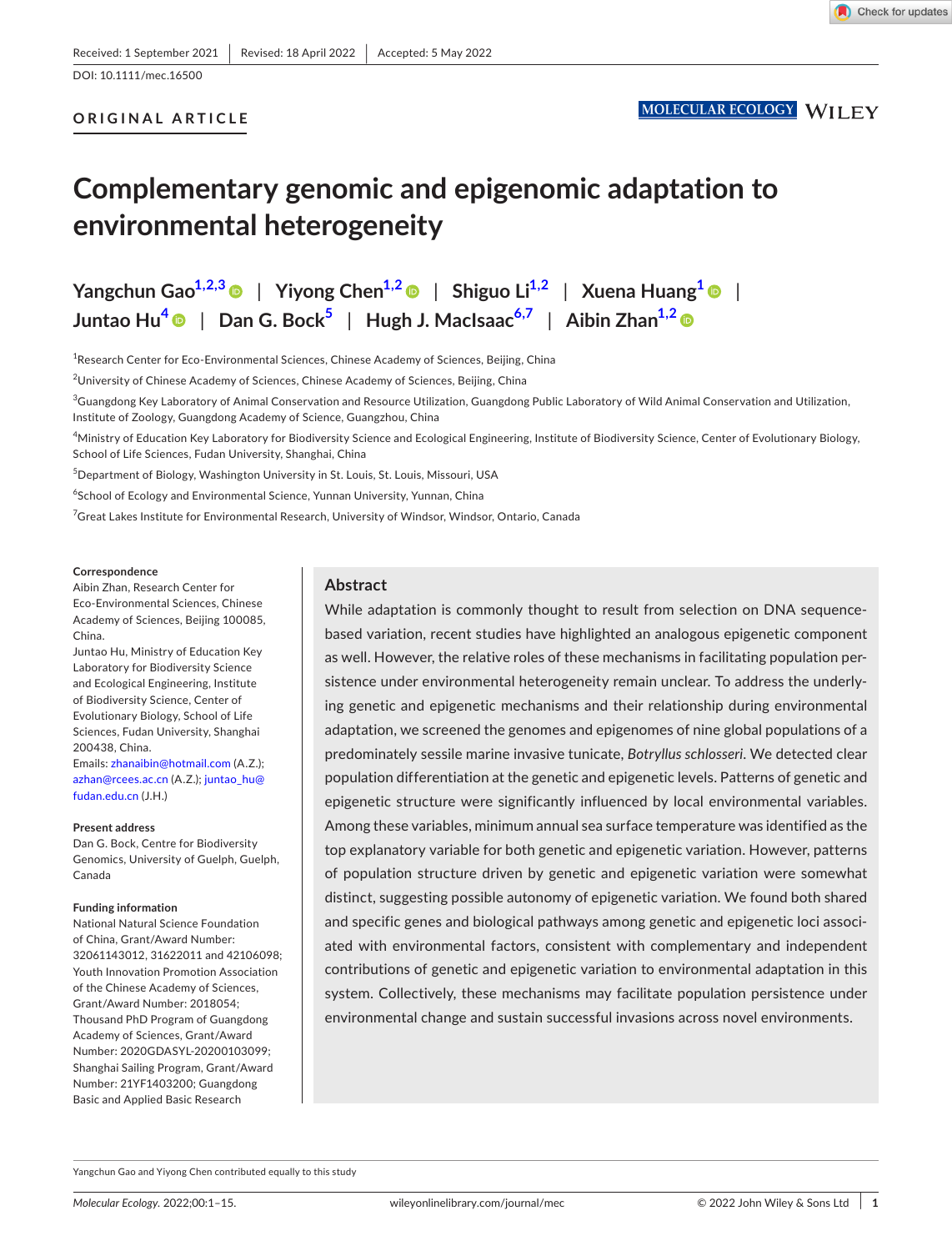**KEYWORDS**

Foundation, Grant/Award Number: 2019A1515110455; NSERC Discovery grant and Canada Research Chair in Aquatic Invasive Species

**Handling Editor:** Philine Feulner

# **1**  | **INTRODUCTION**

Marine organisms have experienced frequent and intensive environmental challenges associated with global climate change that notably affect their persistence, abundance, and distribution (Donelson et al., [2019](#page-12-0); Eirin-Lopez & Putnam, [2019\)](#page-12-1). Dissecting the strategies and associated molecular mechanisms that enable marine populations to respond to fluctuating environments is critical to better predict their evolutionary responses and geographical distributions under global climate change. The responses of wild populations exposed to environmental change are commonly characterized by 'move, acclimate/adapt or die' (Donelson et al., [2019](#page-12-0)). Among these responses, adaptation is expected to be key to avoid extinction, particularly for sessile organisms. In these taxa, contemporary processes alone, such as behavioral, physiological, or morphological changes, are usually insufficient to allow them to cope with environmental stress. The long-standing view on adaptation emphasizes that selection on DNA-based variation can result in genotypes with high fitness in the local environment, as has been shown in a range of invasive and native taxa (Bock et al., [2015](#page-12-2); Pina-Martins et al., [2019](#page-13-0); Thomas et al., [2017](#page-14-0)). However, when adaptation occurs from de novo as opposed to standing genetic variation, it may take longer for beneficial alleles to reach high frequencies in a population (Ni et al., [2019](#page-13-1)).

Recent advances have shown that epigenetic variation, particularly for the most commonly studied type in animals – DNA methylation – could not only change phenotypic outcomes but also contribute to evolutionary and adaptive potential of wild populations (Adrian-Kalchhauser et al., [2020](#page-12-3); Hu et al., [2019](#page-13-2); Hu & Barrett, [2017](#page-13-3)). Unlike genetic variation, epigenetic variants can be directly influenced by environmental conditions and provide a faster route to respond to environmental change (Fu et al., [2021](#page-12-4); Heckwolf et al., [2020](#page-13-4); Richards et al., [2017](#page-13-5); Verhoeven et al., [2016](#page-14-1)). Epigenetic changes can also facilitate evolution when stably transmitted across generations or by increasing genetic mutation rate (Schmid et al., [2018](#page-13-6)). However, our knowledge of the relationship between genetic and epigenetic variation comes mainly from laboratory-reared model species, and the two sources of variation are often studied in isolation in most studies of wild populations (but see in Heckwolf et al., [2020](#page-13-4); Kronholm et al., [2017](#page-13-7); Hu et al., [2019\)](#page-13-2). Thus, their contribution to and relationship with environmental adaptation in natural settings remains to be established (Donelson et al., [2019](#page-12-0); Eirin-Lopez & Putnam, [2019](#page-12-1)).

In principle, genetic and epigenetic variation are not mutually exclusive, and may interactively contribute to adaptation (Adrian-Kalchhauser et al., [2020](#page-12-3); Verhoeven et al., [2016](#page-14-1)). While most studies in humans and plants have revealed a strong genetic component of

adaptive evolution, biological invasion, epigenetic adaptation, genetic adaptation, natural selection

> epigenetic variation (Taudt et al., [2016](#page-13-8)), comparable investigations for wild animal populations are yet to systematically explore their relationship and relative contribution in facilitating population-level adaptation to environmental variation (Hu & Barrett, [2017](#page-13-3)). An active debate centers on whether epigenetic variation contributes to environmental adaptation in wild populations either independently or as an intermediate step under genetic control (Dubin et al., [2015;](#page-12-5) Kronholm et al., [2017](#page-13-7)). Both genetic and epigenetic variation can affect functional genes and biological pathways, thus contributing to adaptation under changing environments (Heckwolf et al., [2020;](#page-13-4) Liew et al., [2020](#page-13-9)). More precisely, if candidate genetic and epigenetic variation act on the same genes or biological pathways, the same functions may be regulated at these two different levels. If, on the other hand, they influence different genes or biological pathways, then they probably have distinct roles with respect to responses to environmental challenges. Thus, examining shared and distinct genes and biological pathways harbouring candidate adaptive genetic and epigenetic variation (i.e. using a 'functional perspective') could facilitate a better understanding of their adaptive significance and relationship to environmental adaptation.

> *Botryllus schlosseri* is a predominately sessile ascidian used as a model system in evolutionary biology and invasion science (Bock et al., [2012](#page-12-6); Zhan et al., [2015](#page-14-2)). Previous phylogenetic and population genetic studies have revealed that *B*. *schlosseri* is a species complex, including five genetically distinct and morphologically cryptic species (A–E) (Bock et al., [2012](#page-12-6), but see Brunetti et al., [2020](#page-12-7) for morphological differences). Of these, only one (species A, hereafter '*B*. *schlosseri*') has invaded globally, although its origin and invasion routes are still controversial. Regarding the origin of this species, one hypothesis is that *B*. *schlosseri* is native to European waters (Bock et al., [2012](#page-12-6); Zhan et al., [2015](#page-14-2)). Other hypotheses, however, propose that *B*. *schlosseri* is native to the Indo-Pacific (Carlton, [2005](#page-12-8)), the northeastern Pacific (Teske et al., [2014](#page-13-10)), the Pacific (Nydam et al., [2017](#page-13-11)), or the Mediterranean Sea (Ben-Shlomo et al., [2006](#page-12-9)). Regarding invasion routes, *Botryllus schlosseri* was reported as introduced to the northwestern Atlantic in the mid-1800s (Verrill, [1871\)](#page-14-3) and the western Pacific in 1929 (Van Name, [1945](#page-14-4)). After that, these populations were subsequently introduced to the eastern Pacific in 1940s (Cohen & Carlton, [1995;](#page-12-10) Lejeusne et al., [2011](#page-13-12)), although the population in Seattle was first observed in the early 1970s ([www.psp.](http://www.psp.wa.gov/downloads/ANS/MISM_Online.pdf) [wa.gov/downloads/ANS/MISM\\_Online.pdf](http://www.psp.wa.gov/downloads/ANS/MISM_Online.pdf)). Its successful invasion and widespread geographical distribution were probably facilitated by its wide ecological niche and species-specific traits (Epelbaum et al., [2009](#page-12-11)). For example, this colonial tunicate can reproduce both sexually and asexually, which probably enables its high survival rate and rapid range expansion in invaded regions worldwide (Gasparini et al., [2015](#page-12-12); Reem et al., [2017](#page-13-13)). The high invasion success, wide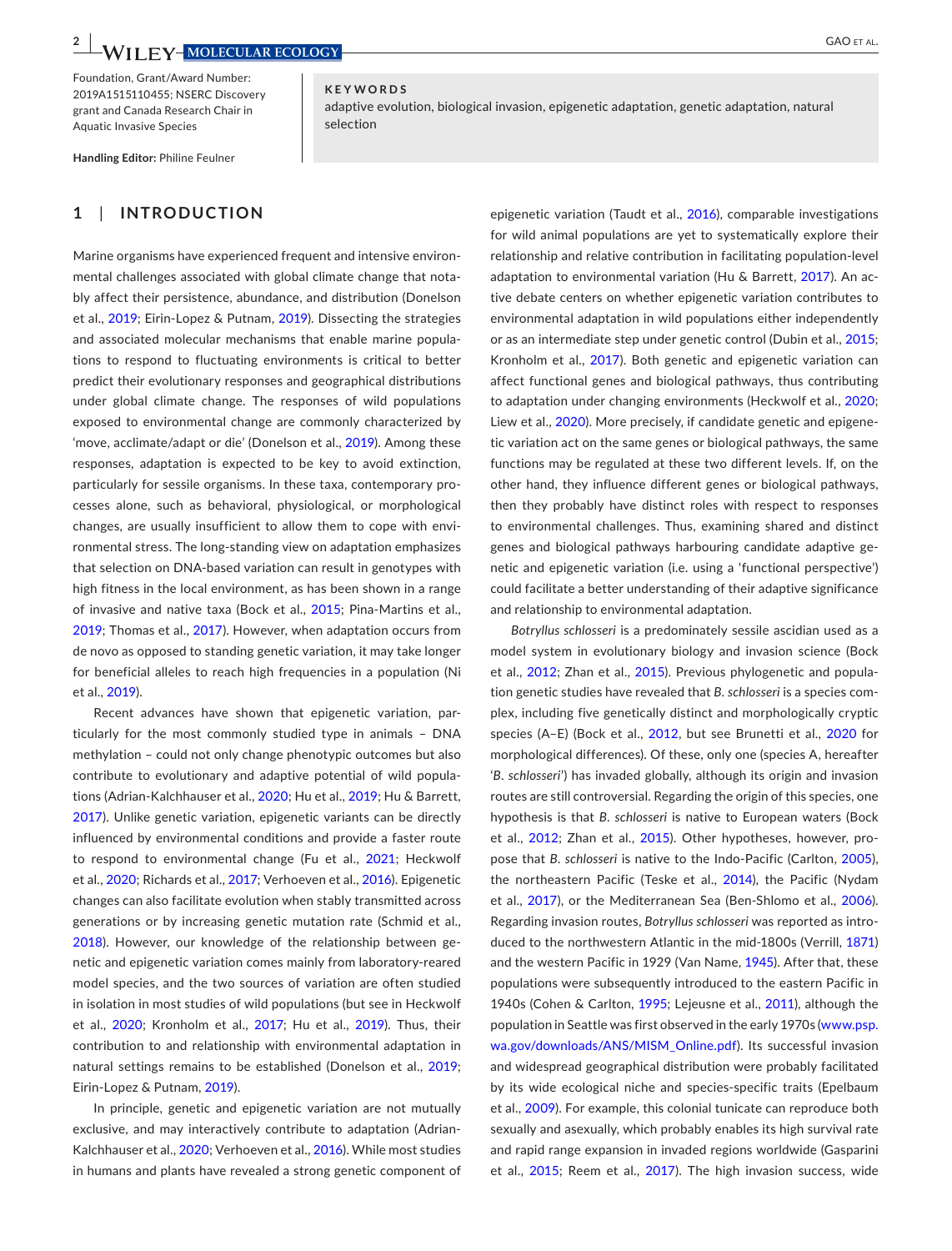geographical range, as well as the publication of a draft genome for species A (Voskoboynik et al., [2013](#page-14-5)), make *B*. *schlosseri* an attractive model to investigate the role of genetic and epigenetic variation in environmental adaptation in marine populations.

In this study, we investigate genetic and epigenetic mechanisms of adaptation to contrasting environments in *B*. *schlosseri*. We first generated genome-wide genetic and DNA methylation data from nine global *B*. *schlosseri* populations. We then examined the environmental factors that most probably influence genetic and methylation patterns. Finally, to analyse the relationship between genetic and epigenetic variation and their relative contributions to environmental adaptation, we explored the overlap of functional genes and biological pathways harbouring putatively adaptive genetic and epigenetic variation.

### **2**  | **MATERIALS AND METHODS**

#### **2.1**  | **Sample and environmental data collection**

*Botryllus schlosseri* colonies were collected from nine locations (nine to 10 colonies per location) across the Northern Hemisphere during 2008–2012 (Figure [1a;](#page-3-0) Table [S1](#page-14-6)). To maximize the DNA yield, a total of six to 10 genetically identical zooids were separated from each colony under a light dissecting microscope, and genomic DNA was extracted using the proteinase K method by following Waters et al. ([2000](#page-14-7)). The mitochondrial *cytochrome c oxidase subunit I* (*COI*) fragment was amplified using the LCO1490/HCO2198 primer pair (Folmer et al., [1994](#page-12-13)) to verify species identity. This step confirmed that all colonies of the nine populations were part of the globallyinvasive clade A.

Environmental data spanning the interval of 2005–2012 were collected from World Ocean Atlas 2013 of the National Oceanic and Atmospheric Administration (<https://www.nodc.noaa.gov/>; Table [S1](#page-14-6)). We included nine sea surface temperature-related, salinityrelated and dissolved oxygen-related variables: the lowest monthly minimum temperature (T\_min), the annual average temperature (T\_ ave), the highest monthly maximum temperature (T\_max), the lowest monthly minimum salinity (S\_min), the annual average salinity (S ave), the highest monthly maximum salinity (S max), the lowest monthly minimum dissolved oxygen (O\_min), the annual average dissolved oxygen (O\_ave) and the highest monthly maximum dissolved oxygen (O\_max).

## **2.2**  | **Characterization of genomic variation**

To characterize genomic variation, we constructed restriction siteassociated DNA (2b-RAD) libraries using the *BcgI* restriction enzyme (Wang et al., [2012](#page-14-8)). The library construction, high-throughput sequencing with Illumina technology and single nucleotide polymorphism (SNP) genotyping followed Gao et al. ([2018](#page-12-14)). Briefly, SNPs were first detected using the ref\_map.pl program in STACKS version

 **GAO** ET AL. *<b>*  $\overline{A}$  *<b>MOLECULAR ECOLOGY*  $\overline{A}$  **I I I** *FV* 

2.1 (Catchen et al., [2013](#page-12-15)). The populations program in STACKS was used to filter SNPs with the following parameters:  $-r = 0.7$ ,  $H_0 = 0.05$ , –min\_maf = 0.05, and --write\_single\_snp (see more details in Gao et al., [2018\)](#page-12-14). Additionally, we retained those SNPs genotyped in at least seven populations to reduce false positives. Genetic differentiation index  $(F_{ST})$  was calculated to estimate divergence among *B*. *schlosseri* populations using 1000 permutations in ARLEQUIN version 3.5 (Excoffier & Lischer, [2010](#page-12-16)), with significance adjusted based on sequential Bonferroni correction. To assess the effects of environment on genetic divergence among populations, we performed Pearson's correlation analyses between genetic distance (pairwise  $F_{ST}$ ) and environmental distance. Environmental distance was calculated based on Euclidean distance between pairwise populations using PRIMER version 5.0 (Clarke & Gorley, [2001](#page-12-17)).

## **2.3**  | **Population genetic structure**

We characterized patterns of relatedness among populations using principal component analysis (PCA), STRUCTURE, and discriminant analysis of principal components (DAPC). PCA was performed using the R package SNPRelate (Zheng et al., [2012](#page-14-9)). DAPC was calculated in the adegenet R package (Jombart et al., [2010](#page-13-14)). STRUCTURE was performed in STRUCTURE version 2.3 (Pritchard et al., [2000](#page-13-15)), the number of assumed genotypic clusters K were set from 1 to 9 with 10 replicates for each K value. Each analysis was performed with a period burnin length of 20,000 followed by 20,000 Markov chain Monte Carlo steps. We subsequently evaluated the model fit of the STRUCTURE analysis using EvalAdmix (Garcia-Erill & Albrechtsen, [2020](#page-12-18)). All of the required file format conversions were conducted using PGDSpider version 2.1 (Lischer & Excoffier, [2012](#page-13-16)), using VCF files as input.

## **2.4**  | **Identification of candidate adaptive genetic loci**

To investigate genomic signatures of selection, we combined two population differentiation (PD)-based outlier detection methods (pcadapt and BayeScan) and two environmental association (EA) methods (LFMM and BayeScEnv). For PD methods, we first identified outlier SNPs potentially under selection using the pcadapt R package (Luu et al., [2017](#page-13-17)), which accounts for population genetic structure. We used a K value of five, in line with results of population genetic structure (PCA, DAPC and STRUCTURE analyses; Figure [1b](#page-3-0), Figure [S1](#page-14-6)a-d). However, the EvalAdmix analysis suggested nine clusters as the best fit for our data with minimum amount of nonzero residuals within clusters (Figure [S1](#page-14-6)e). Even so, we consider the EvalAdmix result less robust due to the high sensitivity of this method to continuous genetic variation (Pečnerová et al., [2021](#page-13-18)), which is the case in our samples as shown by PCA result (Figure [1](#page-3-0)). The second PD analysis implements a Bayesian method to identify outliers with BayeScan version 2.1 (Foll & Gaggiotti, [2008\)](#page-12-19).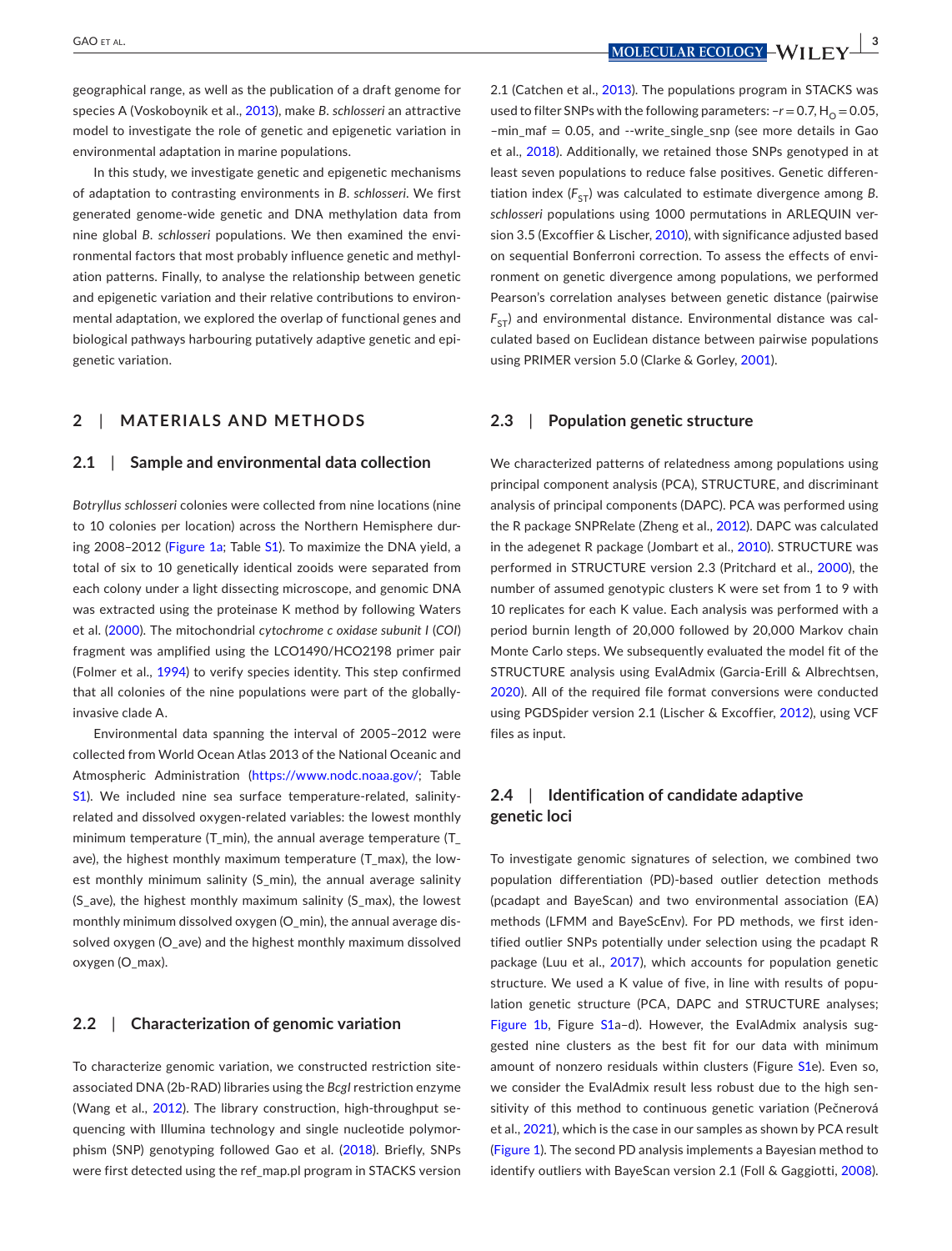

<span id="page-3-0"></span>**FIGURE 1** Population genetic structure of *Botryllus schlosseri*. (a) Sampling sites of nine *B*. *schlosseri* populations from the Northern Hemisphere. (b) Genetic structure based on the whole single nucleotide polymorphism (SNP) data set. (c) Neutral structure based on putatively neutral SNPs. (d) Adaptive structure based on candidate adaptive SNPs. (e) Pearson's correlation between environmental distance and genetic divergent index  $(F_{ST})$ based on the whole SNPs. (f) Pearson's correlation between environmental distance and  $F_{ST}$  based on neutral SNPs. (g) Pearson's correlation between environmental distance and  $F_{ST}$  based on candidate adaptive SNPs; The map was made by ArcGIS version 10.0 (ESRI Company). Colours represent individual populations. Black dashed lines in e–g indicate the fitted regression lines with significant correlations (*p* < .05) between  $F_{ST}$  and environmental distance, grey dots indicate the  $F_{ST}$  and environmental distance value between pairwise populations

BayeScan was run for 20 pilot runs with a length of 5000 iterations after a burnin of 50,000 steps with prior odds of 100. Those SNPs with false discovery rate (FDR) lower than 5% were considered as outliers for both methods. For environmental association methods, we considered population genetic structure and implemented a hierarchical Bayesian mixed model implemented in LFMM version 1.2 (Frichot et al., [2013](#page-12-20)) to screen for candidate loci significantly associated with the environment. The number of latent factors was also set to five as inferred from population genetic structure. SNPs with a z-score higher than five were considered significantly associated

with environmental variables (Frichot et al., [2013](#page-12-20)). Second, we identified significant environment-associated loci using BayeScEnv (de Villemereuil et al., [2014](#page-12-21)), which assumes that all geographic populations are independent and incorporates environmental information in the form of 'environmental differentiation'. To maximize power while reducing the false discovery rate, our final data set of candidate adaptive loci consisted of overlapping loci identified by both PD and EA methods. We additionally built a neutral SNP data set by excluding all potential outliers detected by any of the four methods described above (pcadapt, BayeScan, LFMM and BayeScEnv).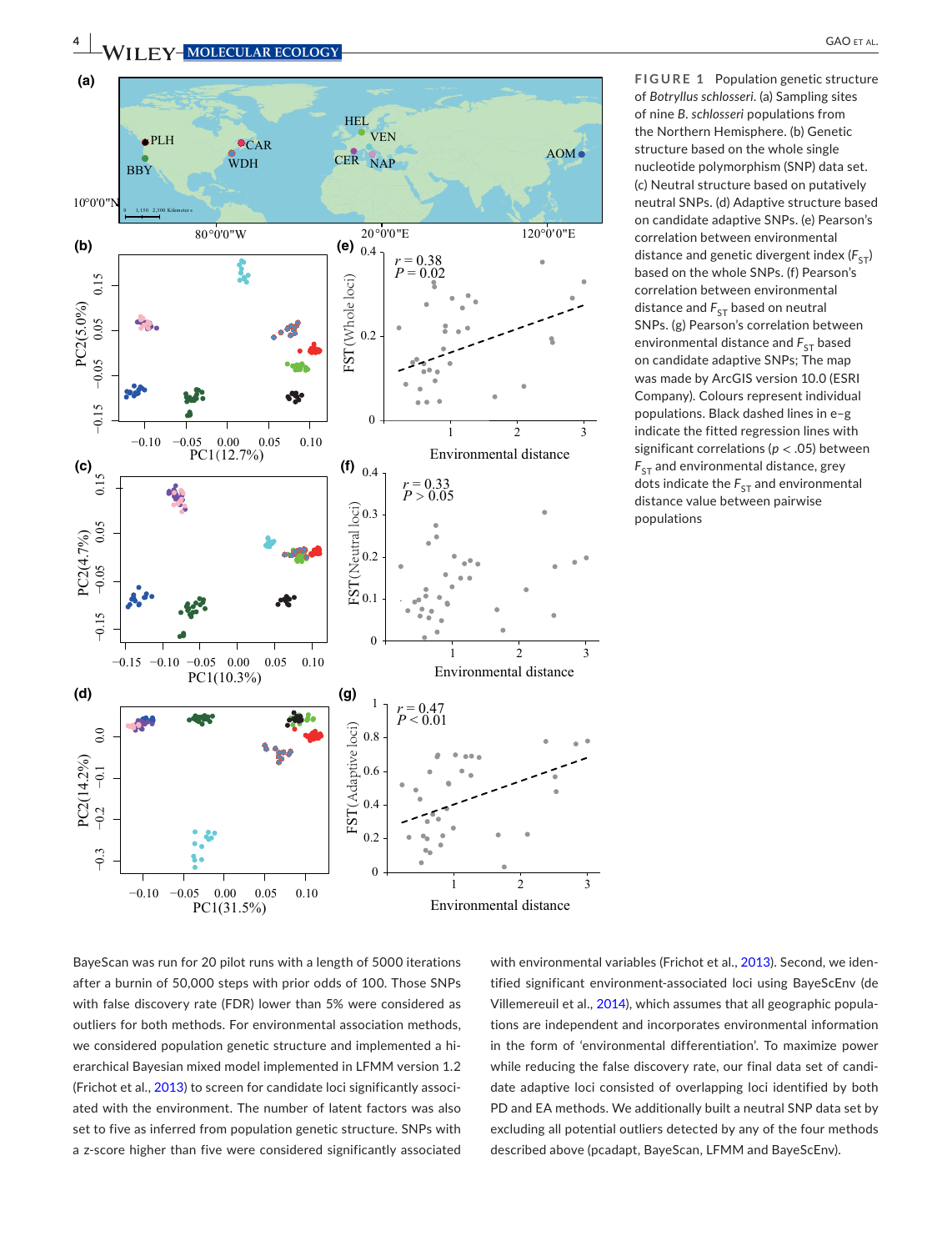#### **2.5**  | **Characterization of epigenomic variation**

A 2b-RAD-like protocol, MethylRAD (Wang et al., [2015](#page-14-10)) was selected to perform reduced methylome sequencing for genome-wide DNA methylation profiling. MethylRAD can specifically distinguish methylated cytosines between CG and non-CG by using methylationdependent restriction enzymes. This is an efficient DNA methylation profiling approach, amendable to high-throughput sequencing (Wang et al., [2015](#page-14-10)). Genomic DNA from the same samples used in 2b-RAD was digested using the methylation-dependent restriction enzyme *FspEI* (NEB, USA), which can recognize 5-methylcytosine (5-mC) and 5-hydroxymethylcytosine (5-hmC), cut on the 3'-side of the modified cytosine at a fixed distance  $(N_{12}/N_{16})$ , and finally produce 32-bp fragments with methylated restriction sites in the middle. Steps for DNA methylation sequencing library construction were according to Wang et al. ([2015](#page-14-10)). The pooled libraries were sequenced using single-end sequencing (SE50) on the Illumina Hiseq 4000 sequencing platform (Illumina).

Raw methylRAD data were filtered using SOAPnuke version 1.1.1 (<http://soap.genomics.org.cn>) with default parameters to remove primer linker, contamination, and low-quality reads (average Phred quality score per read <30). Filtered reads were further demultiplexed based on barcodes and trimmed to remove an extra of 2 bp from the 3' end of each read to eliminate artefacts at ligation sites. Clean reads were used for subsequent analyses based on a reference-based method (Wang et al., [2015](#page-14-10)). Briefly, *FspEI* sites (CCGG and CCWGG) were first extracted from the genome of *B*. *schlosseri* to build a catalog of reference sites. Clean reads were then mapped against the reference sites using SOAP2 (Li et al.,  $2009$ ) with no repeat hits  $(r = 0)$ and with two mismatches allowed ( $v = 2$ ). DNA methylation level for each site was determined using the normalized read depth (reads per million,  $RPM =$  (read coverage per site/high-quality reads per library)  $\times$  1,000,000), which was extracted from the mapping results using soap.coverage implemented in the SOAP2 program.

#### **2.6**  | **Population epigenetic structure**

DNA methylation level for each site was determined using the RPM method as described above. We inferred population DNA methylation structure using the multidimensional scaling (MDS) method implemented in the R package edgeR (Robinson et al., [2010](#page-13-20)). Prior to MDS, DNA methylation sites were filtered to retain only loci detected in at least eight colonies for each population. Methylation distance was calculated on Bray-Curtis distance of methylation levels (RPM) between pairwise populations in PRIMER.

# **2.7**  | **Identification of candidate adaptive methylation loci**

To identify candidate adaptive methylation loci, we used two methods that are conceptually similar to the PD and EA methods as described above for genetic analyses. For the PD-similar method, we identified

differentially methylated loci (DML) between clusters inferred using all methylation loci based on the quantile-adjusted conditional maximum-likelihood (qCML) method implemented in the R package edgeR (Robinson et al., [2010](#page-13-20)). To acquire a reliable data set of DML, we retained only methylation loci that occurred in at least 40 colonies for each of the two clusters inferred using all methylation loci. Loci were considered to be DML based on fold change (FC) ≥2 and Benjamini-Hochberg corrected *p* ≤ .01 (Wang et al., [2015](#page-14-10)). For the EA-similar method, we used a hierarchical Bayesian mixed model implemented in the R package lfmm to screen for candidate loci exhibiting significant association with the environmental data ( $p < .05$ ), and set the number of latent factors to two as inferred by population epigenetic structure. Similar to the genetic level, our final data set of candidate adaptive epigenetic loci consisted of overlapping loci identified by both edgeR and lfmm. To acquire a neutral data set, we excluded all potentially adaptive methylation loci, which were identified in both edgeR and lfmm.

## **2.8**  | **Spatial structure and redundancy analysis (RDA)**

Spatial structure can confound environmental effects on population variation if environmental variables are spatially autocorrelated (Benestan et al., [2016](#page-12-22)). We tested the effect of spatial distribution on population structure using the principal coordinates of neighbour matrices (PCNM) analysis as described in Chen et al. ([2021](#page-12-23)). Spatial factors were represented with distance-based Moran's eigenvector map (dbMEMs) variables, which were transformed from latitudes and longitudes of sampling sites using the R package PCNM (Dray et al., [2006](#page-12-24)).

We performed redundancy analysis (RDA) to test and quantify the influence of environmental and spatial variables on genetic and epigenetic variation. Allele frequency of SNPs and methylation levels of CCGG loci were considered as response variables for the genetic and epigenetic levels, respectively. A total of 11 factors, including nine environmental factors and two spatial factors (V1 and V2) were considered as explanatory variables. We adopted the vif function in the R package vegan to reduce collinearity of the 11 factors. The SNP allele frequency and methylation level data were detrended using the decostand function with the hellinger method implemented in the R package vegan (Dixon, [2003](#page-12-25)). We used the forward.sel function in R to select significant explanatory variables to construct a parsimonious RDA model with the highest adjusted coefficient of determination  $(R_{\text{adj}}^2)$  (Dray et al., [2006](#page-12-24)). We performed partial RDA (pRDA) using the R package vegan and partitioned variance using the varpart function with 1000 permutations to examine the relative contribution of environmental factors and spatial distribution to genetic or epigenetic variation (Chen et al., [2021](#page-12-23)).

## **2.9**  | **Gene annotation**

Sequences containing candidate adaptive genetic and DNA methylation sites were queried against the genome of *B*. *schlosseri* to search for putatively adaptive genes using BLAST 2.5.0+ with an e-value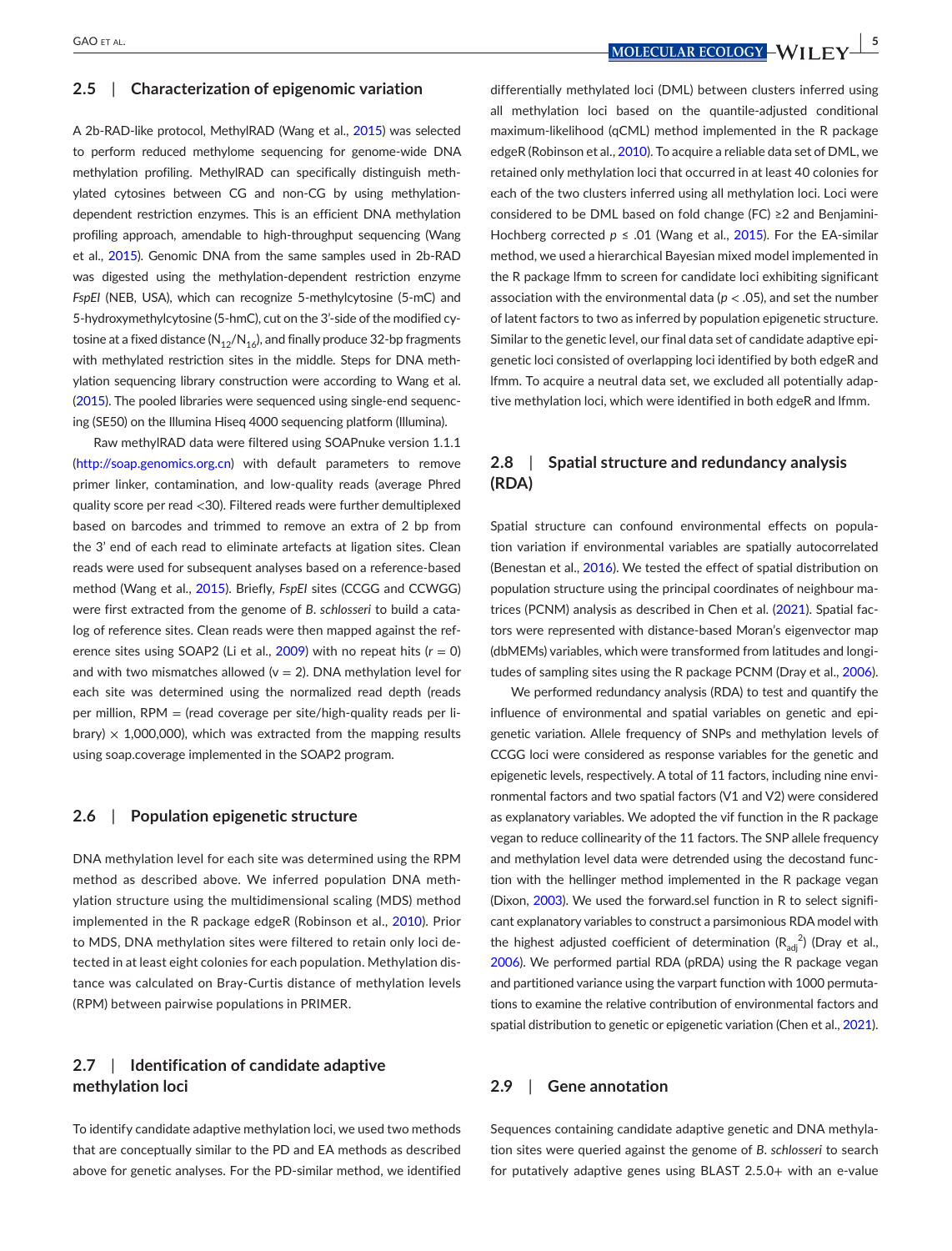**6 WII FY-MOLECULAR ECOLOGY GAO ET AL.** 

threshold of 1.00E-05. Only genes that were within 20 kb upstream or downstream of candidate adaptive SNPs (considering the effect of linkage disequilibrium) and within 5 kb upstream or downstream of candidate adaptive methylation loci (considering effects in promoter and gene body regions) were considered as candidate adaptive genes. Blast results were further filtered with coverage  $= 100\%$  and similarity = 100%. A systematic functional interpretation of candidate adaptive genes was performed using Kyoto Encyclopedia of Genes and Genomes (KEGG) pathway enrichment analysis in DAVID 6.7 (Huang et al.,  $2009$ ). Parameter settings of gene count = 2, ease = 0.1 and *p* < .05 were used to filter significantly enriched KEGG pathways.

## **2.10**  | **Genes and KEGG pathways overlapping between genetic and epigenetic levels**

To understand the functional relationship between candidate adaptive genetic and epigenetic variation, we calculated and compared the overlap in functional genes and significantly enriched KEGG pathways between the two types of variation. We retrieved genes and KEGG pathways at genetic and epigenetic levels from 3691 candidate adaptive SNPs and 6265 candidate adaptive methylation sites, respectively. MethylRAD follows the similar library construction and sequencing protocols as 2b-RAD, with the only difference being that methylRAD uses methylation-dependent restriction enzymes (Wang et al., [2015](#page-14-10)).

The enzymes used for 2b-RAD and methylRAD have different recognition sites and cut at different frequencies to produce fragments for sequencing, so it is not possible to analyse the proportion of specific versus nonspecific genes in nonshared fragments. Because when different genetic and epigenetic loci are found associated with environmental variables, this may be wrongly concluded as genetic and epigenetic variation independently contribute to adaptive landscape. Thus, to eliminate the influence of different enzymes, we additionally focused on 'overlaps', that is, fragments containing shared genes annotated by both SNPs from 2d-RAD and methylated loci from methylRAD, and analysed functional difference between adaptive genetic and epigenetic loci. The original data set of genes was composed of shared genes derived from all 8363 SNPs and all 18,629 methylation loci. The overlapping analyses of putatively adaptive genes and KEGG pathways between genetic and epigenetic levels were further assessed based on their shared genes.

#### **3**  | **RESULTS**

# **3.1**  | **Genomic footprints of adaptation to environmental heterogeneity**

We sampled 135 *B*. *schlosseri* colonies from nine coastal locations exhibiting environmental heterogeneity across the Northern Hemisphere (Figure [1a](#page-3-0), Figure [S2](#page-14-6) and Table [S1](#page-14-6)). A total of 512.78 million clean reads with an average coverage of 13x per locus were pro-duced by 2b-RAD sequencing (Table [S2](#page-14-6)). After stringent filtering, a

total of 8363 high quality single nucleotide polymorphisms (SNPs) were genotyped across all samples (Table [S2](#page-14-6)). Based on this SNP data set, high and significant pairwise genetic differentiation (average  $F_{ST} = 0.20$ , ranging from 0.04 to 0.41,  $p < .001$ ) was detected for all but one analysed population pair (Table [S3](#page-14-6)). Clear population genetic divergence was also supported by STRUCTURE, PCA, and DAPC (Figure [1b](#page-3-0), Figure [S1](#page-14-6)).

To investigate genomic footprints of adaptation, we designated candidate adaptive SNPs using different methods. We identified 896 candidate adaptive SNPs ( $F_{ST}$  outliers) based on two populationdifferentiation (PD) analyses (the sum of pcadapt and BayeScan) and 3319 candidate adaptive SNPs based on two environmentassociation (EA) analyses (the sum of LFMM and BayeScEnv). Collectively, a total of 3691 candidate adaptive SNPs were identified by these four methods (Figure [2a](#page-6-0), Table [S4](#page-14-6)), among which 524 SNPs were shared between PD and EA analyses (Figure [2a](#page-6-0)). Subsequently, we measured population genetic structure with a strictly filtered neutral SNP data set (4672 SNPs) and the shared candidate adaptive SNP data set (524 SNPs), respectively. Patterns of population genetic structure were different between neutral and adaptive SNP data sets (Figure [1c,d\)](#page-3-0). For example, in analyses based on the neutral SNP data set, the population in Aomori (Japan; AOM) was clearly separated from populations in Canet-en-Roussillon (France; CER) and Naples (Italy; NAP; Figure [1c](#page-3-0)). By contrast, all three of these populations clustered together in analyses based on the shared candidate adaptive SNPs (Figure [1d](#page-3-0)). Significant Pearson correlation between environmental distance and genetic distance was revealed with the whole SNP data set  $(r = 0.38, p = .02$ ; Figure [1e](#page-3-0)) and shared candidate adaptive SNP data set  $(r = 0.47, p < .01$ ; Figure [1g\)](#page-3-0), suggesting a pattern of genetic isolation by environment (IBE). Moreover, seven out of nine separate Pearson correlation tests based on each envi-ronmental factor also exhibited significant IBE (Figure [S3](#page-14-6)). For the neutral SNP data set, the Pearson tests indicated no evidence of IBE  $(r = 0.33, p > 0.05;$  Figure [1f](#page-3-0)). These results suggest that environmental conditions are of importance in influencing total and adaptive genetic variation in *B*. *schlosseri* populations.

To assess the effect of environmental variables on population genetic variation, we conducted RDA. After forward selection and collinearity analyses, two environmental factors (T\_min: the lowest monthly minimum temperature, S\_max: the highest monthly maximum salinity) and one spatial structure vector (V2) transformed from latitudes and longitudes of sampling sites were retained as the primary explanatory variables in the RDA model. The parsimonious RDA model was globally significant (*P*-model = 0.001) with an adjusted coefficient of determination  $(R_{adj}^2)$  of 0.330 (Figure [2b](#page-6-0)). Partial redundancy analysis (pRDA) revealed that T\_min explained the largest proportion (20.70%) of the total variation, followed by S\_max (10.16%) and V2 (8.42%), indicating T\_min is probably the leading driver of population genetic variation (Figure [2c](#page-6-0)). Based on the 524 shared candidate adaptive SNPs, we obtained panels of environment-shared and environmentspecific genomic loci. Specifically, 247 SNPs were shared among three environmental groups, and 109 were group-specific, including 72 temperature-specific, 14 salinity-specific and 23 oxygen-specific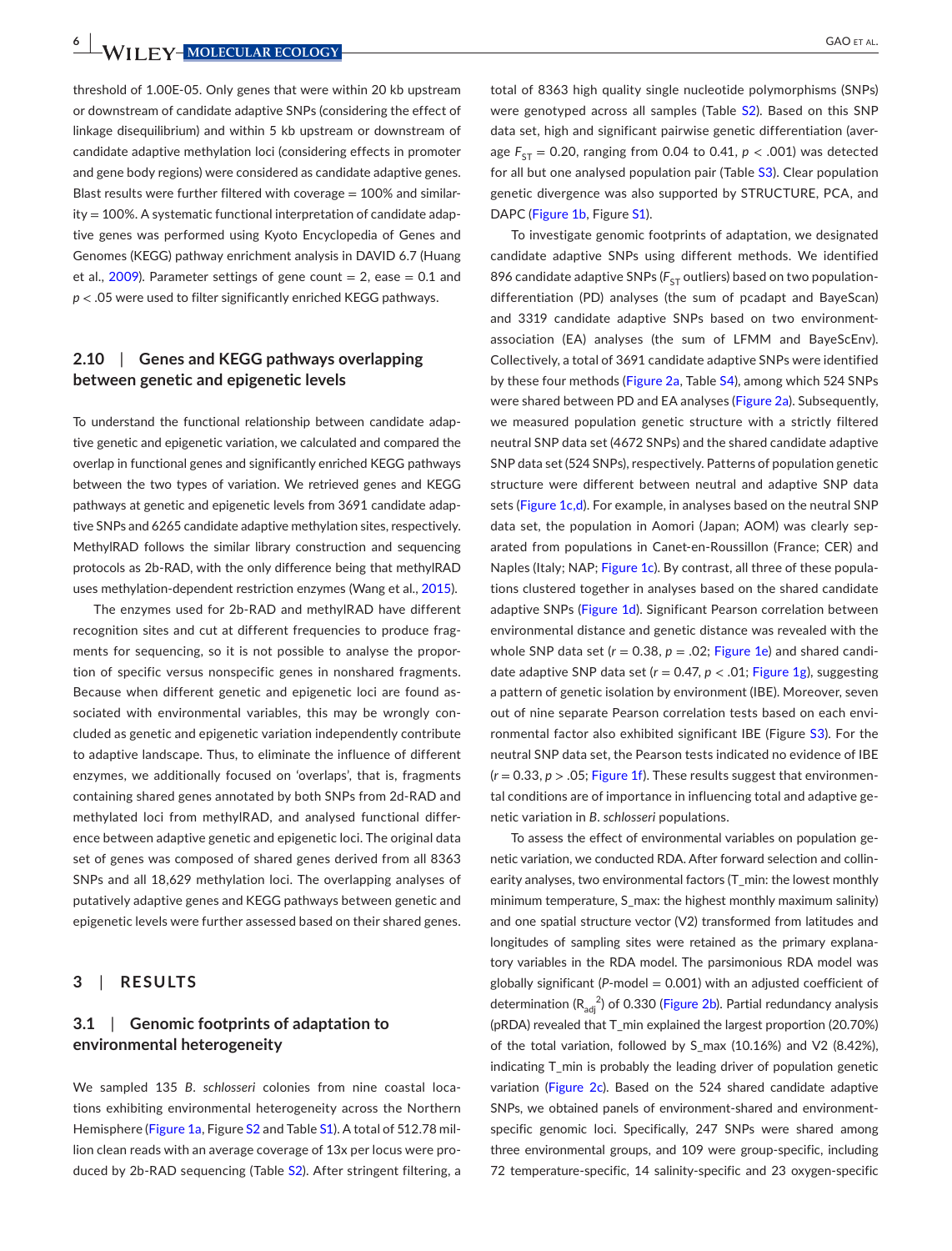<span id="page-6-0"></span>**FIGURE 2** Candidate adaptive single nucleotide polymorphism (SNPs) and their correlations with environmental factors. (a) Venn diagram of candidate adaptive SNPs identified by both PD methods (pcadapt and BayeScan) and EA methods (LFMM and Bayescenv). (b) redundancy analysis plot based on the whole SNP data set. (c) Variance partitioning analysis (VPA) of T\_min, S\_max and V2. (d) Number of SNPs that significantly correlate with temperature, salinity and oxygen from 524 candidate adaptive SNPs (CAS). T\_min indicates the lowest monthly minimum temperature, S\_max indicates the highest monthly maximum salinity, and V2 indicates spatial factor



SNPs (Figure [2d](#page-6-0)). The environmental factor-shared and -specific patterns were also verified by the overlapping analyses based on each environmental factor within their individual groups (Figures [S4](#page-14-6)a–c, Table [S5](#page-14-6)), indicating the importance of each environmental factor in affecting population genetic variation.

# **3.2**  | **Epigenomic footprints of adaptation to environmental heterogeneity**

For analyses focusing on patterns of DNA methylation, we obtained a total of 20.46 million clean reads with an average coverage of  $11 \times$ per locus for CCGG and  $25x$  for CCWGG (W = A or T; Table  $S6$ ). After stringent filtering, a total of 12.44 million CCGG reads and 1.75 million CCWGG reads were retained and successfully mapped to 18,629 and 972 loci in the reference genome, respectively (Table [S6](#page-14-6)). Since the number of CCWGG loci was relatively small, and since all of these loci were located in intergenic regions, which are less likely to provide clear functional insights (Figure [S5](#page-14-6)a), we focused on CCGG loci for downstream analyses (Figure [S5](#page-14-6)b). Based on the DNA methylation data set of CCGG loci, the nine populations were assigned to two groups - AOM, BBY, CER, VEN, and NAP were clustered into group 1, while PLH, WDH, CAR, and HEL were included in group 2 (Figure [3a](#page-7-0)).

To investigate the epigenomic footprint of adaptation to environmental heterogeneity, we adopted population-differentiation (edgeR) and environment-association (LFMM) methods. We identified 2845 differentially methylated loci based on the edgeR analysis and 4277 environment-associated methylation loci based on the LFMM analysis (Figure [4a](#page-8-0), Table [S4](#page-14-6)). Collectively, a total of 6265 candidate adaptive methylation loci were identified by these two analyses with 857 of the loci identified by both analyses (Figure [4a](#page-8-0)). Similar to population structure analyses at the genetic level, we also assessed population epigenetic structure with putatively neutral and candidate adaptive methylation loci, respectively. Consistent with epigenetic structure inferred based on all loci, two groups were also observed based on the data sets of putatively neutral methyla-tion loci (Figure [3b](#page-7-0)) and adaptive methylation loci (Figure [3c](#page-7-0)). Based on the data set of putatively adaptive methylation loci, group 1 is distinguished from group 2 by contrasting environmental conditions (Figure [3d](#page-7-0)). Similar to the genetic IBE patterns, significant correlations between methylation divergence and environmental distance were revealed based on the whole loci and the putatively adaptive methylation loci (Figure [3e, g](#page-7-0)). No signal of significant IBE was detected based on putatively neutral methylation loci (Figure [3f](#page-7-0)).

To further identify key drivers of population epigenetic variation, we also performed RDA. Consistent with results at the genetic level, two environmental factors (T\_min and S\_max) and one spatial structure vector (V2) were retained, and the RDA model was glob-ally significant (p-model.001) with an R<sub>adj</sub> <sup>2</sup> of 0.192 (Figure [4b](#page-8-0)). After accounting for the influence of other factors, T\_min still explained 8.23% of the population epigenetic variation (Figure [4c](#page-8-0)), followed by V2 (4.40%) and S\_max (4.22%), indicating T\_min is also likely to be the leading driver for population epigenetic variation. Moreover, we observed both environment-shared and environment-specific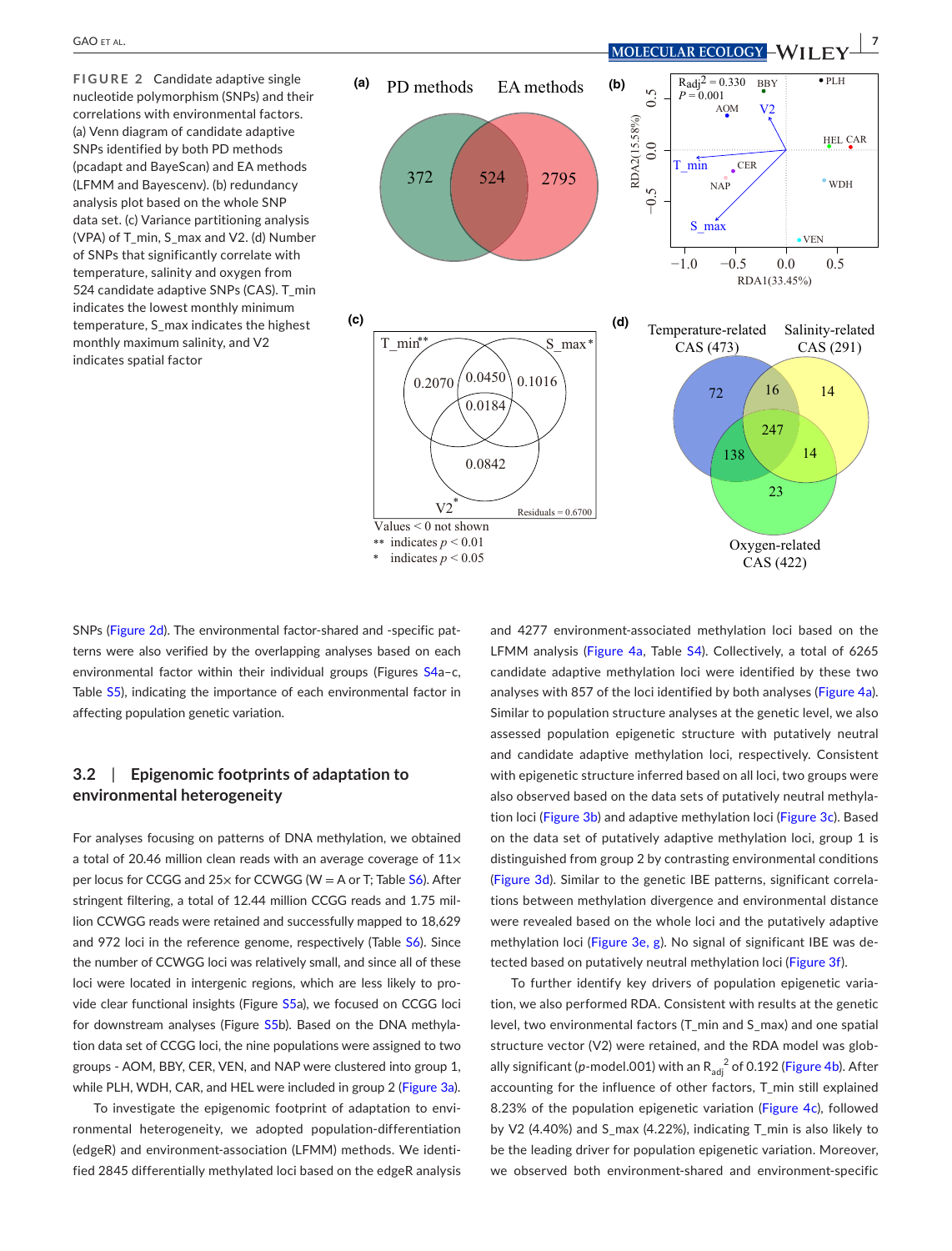

<span id="page-7-0"></span>**FIGURE 3** Population epigenetic structure of *Botryllus schlosseri*. (a) Epigenetic structure based on all methylation loci. (b) Neutral epigenetic structure based on putatively neutral methylation loci. (c) Adaptive epigenetic structure based on putatively adaptive methylation loci. (d) Comparisons of average values of nine environmental factors between two epigenetic clusters. Blue indicates cluster I, including AOM, BBY, CER, NAP and VEN. Red indicates cluster II, including PLH, WDH, CAR and HEL. '\*' indicates significance at *p* < .05. (e) Pearson's correlation between environmental distance and methylation distance based on all methylation loci. (f) Pearson's correlation between environmental distance and methylation distance based on putatively neutral methylation loci. (g) Pearson's correlation between environmental distance and methylation distance based on putatively adaptive methylation loci. Black dashed lines in e–g indicate the fitted regression lines with significant correlations (*p* < .05) between methylation distance and environmental distance, grey dots indicate the methylation distance and environmental distance value between pairwise populations

candidate adaptive methylation loci. Specifically, 138 loci were shared among the three environmental variables, while 458 were group-specific, including 103 temperature-specific, 71 salinityspecific and 284 oxygen-specific candidate adaptive methylation loci (Figure [4d](#page-8-0)). Similar results were obtained in analyses based on each environmental factor within each group (Figures [S6](#page-14-6)a-c).

# **3.3**  | **The relationship between putatively adaptive genetic and epigenetic variation**

In order to assess the relationship between genetic and epigenetic variation potentially involved in adaptation, we examined the overlap in functional genes and KEGG pathways harbouring both

putatively adaptive genetic and epigenetic loci. We detected a significant difference ( $p < 2.2 \times 10^{-16}$ , Fisher's exact test) between adaptive genes (2569) based on 3691 putatively adaptive SNPs (Table [S7](#page-14-6)) and adaptive genes (2239) based on 6265 putatively adaptive methylation loci (Table [S8\)](#page-14-6) while using the total number of genes (3608 genes based on the whole SNPs and 4523 genes based on the whole methylation loci) as background. Among those adaptive genes, we identified 670 overlapping genes, 1899 geneticspecific genes, and 1569 epigenetic-specific genes (Figure [5a](#page-9-0)). As for KEGG analyses, we detected seven shared pathways between the two levels, with 12 genetic-specific and 18 epigenetic-specific KEGG pathways (Figure [5b](#page-9-0), Tables [S9, S10\)](#page-14-6). In addition, the most significantly enriched KEGG pathway at the two levels was different (Figure [5c,d](#page-9-0)). For example, the metabolic pathway was identified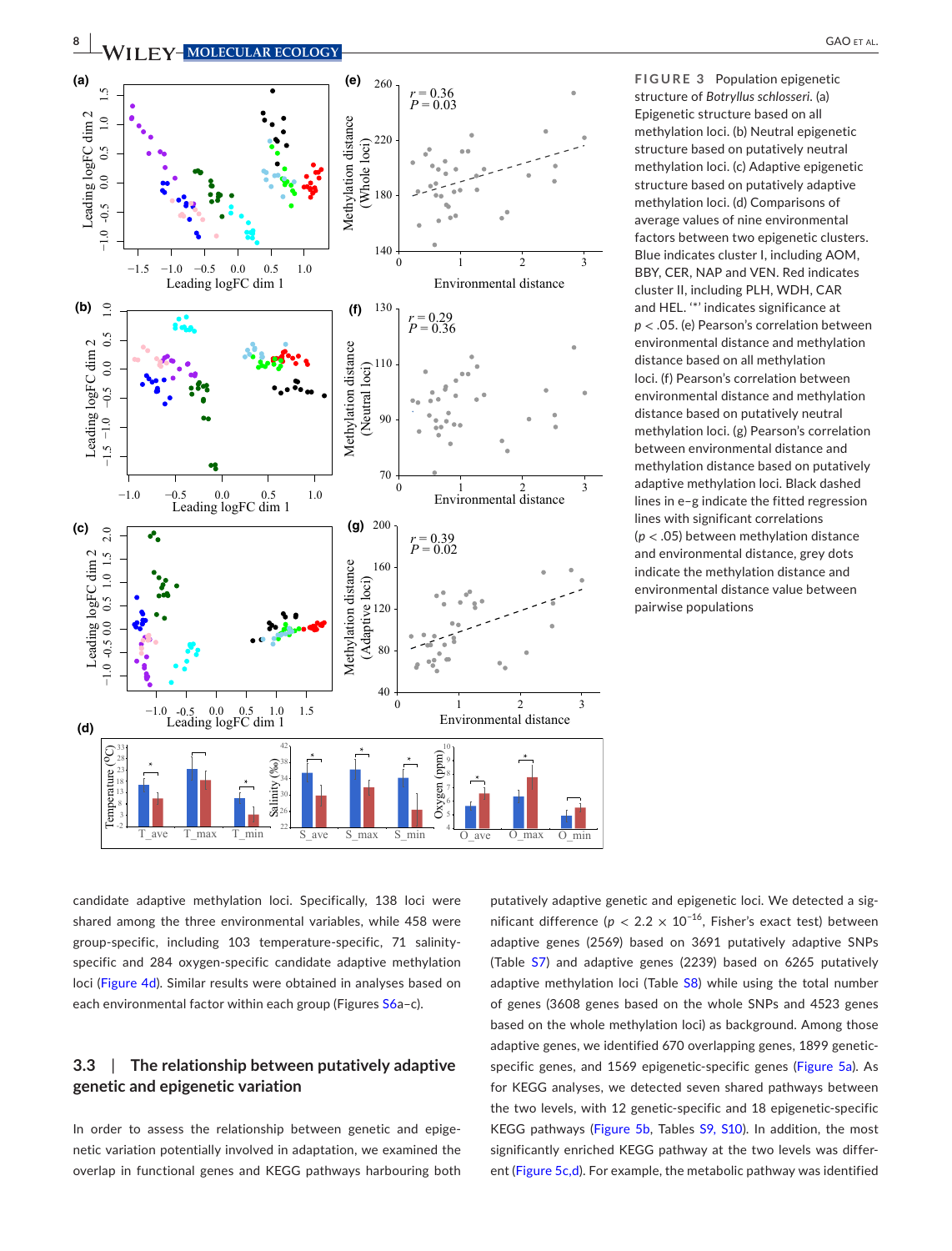<span id="page-8-0"></span>**FIGURE 4** Putatively adaptive methylation loci and their correlations with environmental factors. (a) Venn diagram of putatively adaptive methylation loci identified by both edgeR and LFMM. (b) redundancy analysis plot based on the whole methylation loci. (c) Variance partitioning analysis of T\_min, S\_max and V2. (d) Number of methylation loci that significantly correlated with temperature, salinity and oxygen from 857 candidate adaptive methylation loci



with the highest enrichment score at the genetic level (Figure [5c](#page-9-0)) in comparison to the biosynthesis of antibiotics pathway at the epige-netic level (Figure [5d](#page-9-0)). Moreover, within the seven overlapping KEGG pathways, we also detected both shared and genetic- or epigeneticspecific genes (Figure [5b](#page-9-0)). For example, in the RNA transport pathway, 20 genes were shared, whereas 16 genes and 15 genes were unique at the genetic and epigenetic levels, respectively (Figure [5b](#page-9-0), Figure [S7](#page-14-6)). Altogether, we detected not only overlapping genes and KEGG pathways, but also different genetic or epigenetic genes harbouring putatively adaptive loci, or even different genes in the same KEGG pathway, which also suggest that genetic and epigenetic variation may simultaneously play conjoint and distinct (i.e. complementary) roles during adaptation to different marine environments.

To eliminate potential bias introduced by our use of different enzymes in 2b-RAD (*BcgI*) and methylRAD (*FspEI*), we additionally focused on the shared genes, which were simultaneously identified by all SNPs and DNA methylation sites (Figure [S8\)](#page-14-6). We obtained a total of 3608 genes from all 8363 genetic loci and 4523 genes from all 18,629 methylation loci, and 2078 genes were shared between them (Figure [S8\)](#page-14-6). Among all shared genes, 1295 and 967 candidate adaptive genes were identified at the genetic and epigenetic levels, respectively. We found 621 shared genes, 674 genetic-specific and 346 epigenetic-specific genes (Figure [S8\)](#page-14-6). Furthermore, a total of 19 and 15 KEGG pathways were significantly enriched at the genetic and epigene-tic levels, respectively (Figure [S9](#page-14-6)a-b). We identified 12 overlapping KEGG pathways between the two levels, with seven genetic-specific and three epigenetic-specific KEGG pathways. For the 12 overlapping KEGG pathways, there were also overlapping genes and genetic or epigenetic level-specific genes (Figure [S9](#page-14-6)c). Therefore, our results highlight the possible complementary function between genetic and epigenetic variation potentially involved in environmental adaptation.

## **4**  | **DISCUSSION**

## **4.1**  | **Genomic signature of environmental adaptation**

Elucidating the role of selective pressure in influencing genetic divergence between locally adapted populations is crucial for predicting future distributions in response to global climate change (Chen et al., [2021](#page-12-23)). In this study, we uncovered distinctive population genetic patterns associated with oceanographic sites that were discriminated by environmental conditions (Figure [S1](#page-14-6)). We also identified a number of genetic loci significantly associated with environmental factors. The signal at these putatively adaptive loci is unlikely to be the result of hitchhiking effects. This is because SNPs retained for these analyses were evenly distributed across chromosomes, and were separated by an average distance of 69.35 kb (=580 Mb/8363 loci; Figure [S1](#page-14-6)0). We observed significant environment-associated genetic differentiation (IBE; Figure [1](#page-3-0), Figure [S3](#page-14-6)). This pattern has been documented in other marine populations in seascape genomic studies (e.g. Benestan et al., [2016](#page-12-22); Layton et al., [2021](#page-13-22); Sandoval-Castillo et al., [2018\)](#page-13-23). These findings highlight the crucial role of natural selection imposed in different environments in affecting population genetic patterns and adaptation (Rellstab et al., [2015](#page-13-24)).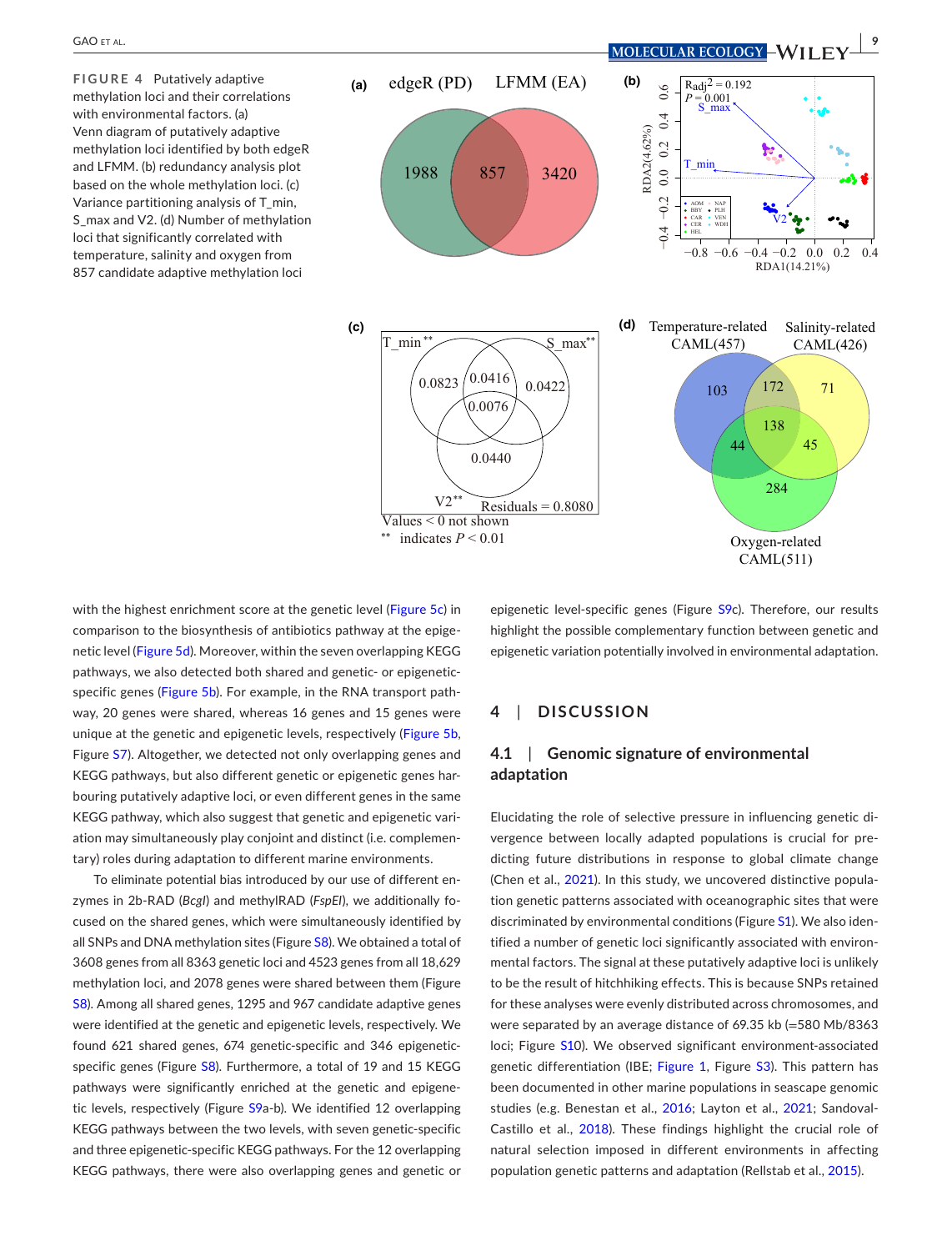

<span id="page-9-0"></span>**FIGURE 5** The functional relationship of putatively adaptive genetic and epigenetic genes. (a) Venn diagram of putatively adaptive genes at two levels. Putatively adaptive genes at the genetic level and epigenetic level were retrieved based on 3691 candidate adaptive single nucleotide polymorphisms and 6265 candidate adaptive methylation loci, respectively. (b) Overlapping rates of Kyoto Encyclopedia of Genes and Genomes (KEGG) pathways and putatively adaptive genes in the same pathways between genetic and epigenetic levels. (c) KEGG pathways of putatively adaptive genes at the genetic level. (d) KEGG pathways of putatively adaptive genes at the epigenetic level. Light red and light green indicate genetic and epigenetic levels, respectively

In the case of invasive species, associations between genotypes and environment can be driven by parallel introductions, when source populations colonize similar environments. For example, when adaptation occurs in human-altered habitats, this situation is known as the 'anthropogenically-induced adaptation to invade' (Hufbauer et al., [2012](#page-13-25)). In the case of parallel introductions, genetic differentiation between source and introduced populations adapted to the invasive range would be low. In contrast, we found high and significant genetic differentiation among populations (average  $F_{ST} = 0.20$ , Table [S3](#page-14-6)). Thus, the significant genotype-environment associations detected here are most probably the result of selection in local environments in the invasive range, rather than parallel introductions. More importantly, we detected strong adaptive genetic divergence between some populations and their potential source populations. For example, two northwestern Atlantic populations (WDH and CAR) exhibited low genetic divergence and clustered together with one European population VEN based on neutral genetic structure (Figure [1b](#page-3-0)), supporting the records

that northwestern Atlantic populations were introduced from Europe by shipping (Nydam et al., [2017](#page-13-11)). However, these populations exhibited high divergence based adaptive genetic loci (Figure [1d](#page-3-0)), indicating the importance of post-introduction adaptation among populations in their invaded regions. Post-introduction adaptation is known to be crucial to invasion success in a number of species (Bock et al., [2015](#page-12-2)), including in tunicates. For instance, rapid adaptive evolution after introduction to harsh environments in the Red Sea has been documented in the invasive ascidian *Ciona robusta* (Chen et al., [2018](#page-12-26)).

## **4.2**  | **Epigenomic signature of environmental adaptation**

Investigating population epigenetic patterns in relation to the environment is one way of examining how epigenetics may contribute to environmental adaptation (Hu & Barrett, [2017](#page-13-3); Ni et al., [2019](#page-13-1)). In our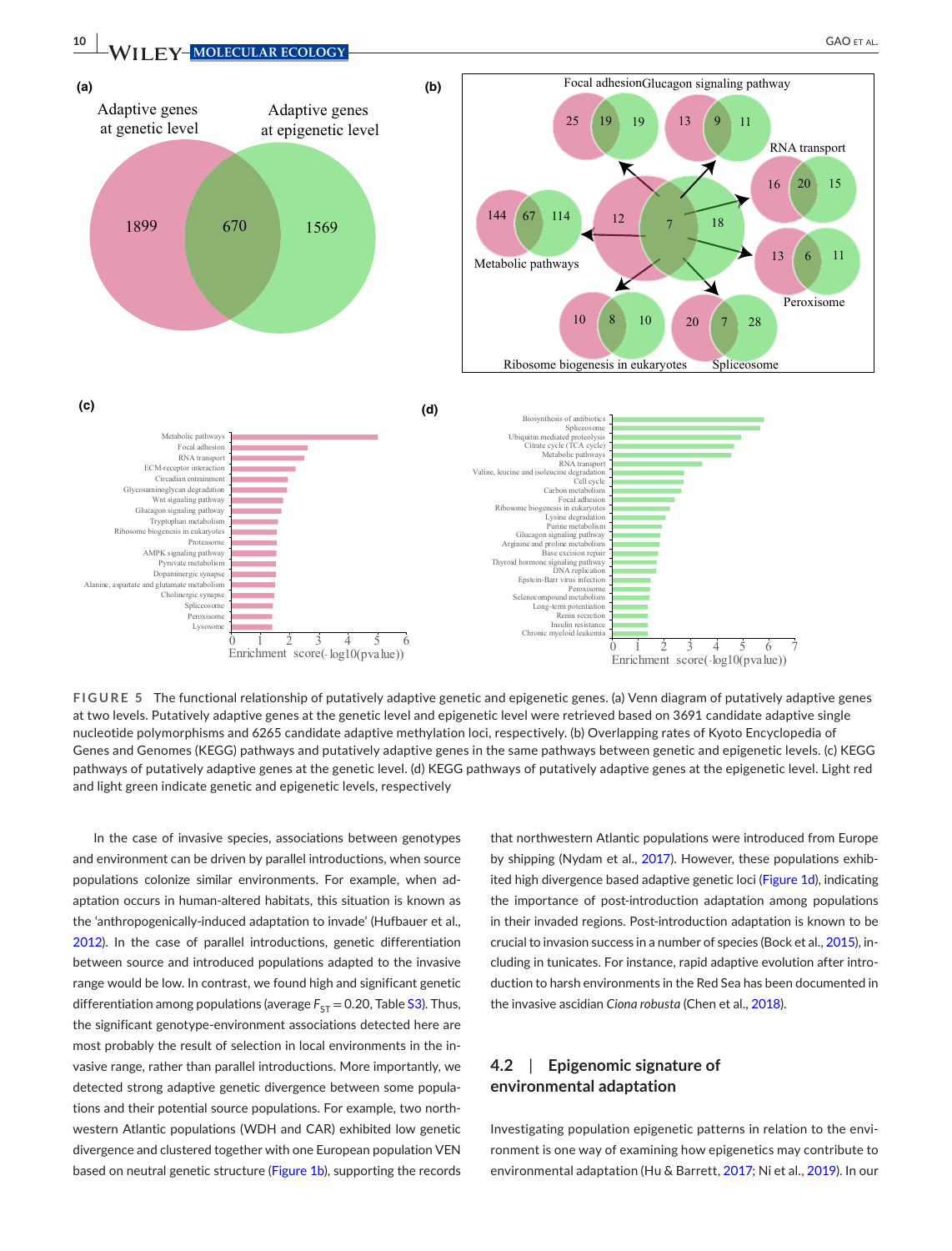study, all nine populations were grouped into two separate clusters based on putatively adaptive methylation loci, and significant environmental differences were detected between these two clusters (Figure [3c,d\)](#page-7-0). Moreover, we uncovered high population epigenetic divergence and significant epigenetic IBE (Figure [3g\)](#page-7-0). These results demonstrate high interpopulation DNA methylation differentiation at global geographical scales and further provide evidence of profound environmental effects on DNA methylation divergence. This finding is consistent with both laboratory experiments and studies in natural populations (Gugger et al., [2016](#page-12-27); Huang et al., [2017](#page-13-26)).

The evolutionary potential of epigenetic variation largely depends on its transgenerational stability and the degree of autonomy from genetic variation (Hu & Barrett, [2017](#page-13-3)). In the case of *B*. *schlosseri*, reproductive modes, and in particular the ability to also reproduce asexually, should facilitate transgenerational epigenetic effects (Anastasiadi et al., [2021](#page-12-28); Castonguay & Angers, [2012](#page-12-29)). Although a number of environment-induced DNA methylation changes are transient and reversible, some can still persist over multiple generations and contribute to transgenerational plastic phenotypes and adaptive evolution (Verhoeven et al., [2010](#page-14-11)). The inheritance of stress-induced variants in DNA methylation has been documented in plants and animals (Heckwolf et al., [2020](#page-13-4); Liew et al., [2020](#page-13-9); Weyrich et al., [2016](#page-14-12)). For instance, inheritable DNA methylation patterns were detected in a reef-building coral *Platygyra daedalea*, and most of intergenerational epigenetic changes were environment-induced other than genotype-dependent (Liew et al., [2020](#page-13-9)). These results indicate that DNA methylation is likely to play a crucial role in accommodation or adaptation to environmental heterogeneity in wild populations. In addition to environmental effects, genetic control and epimutations can also influence DNA methylation variation (Hu & Barrett, [2017](#page-13-3); Taudt et al., [2016](#page-13-8)), and these factors may also interact, rendering it complicated to discriminate their respective effects in wild populations (Richards et al., [2017](#page-13-5); Verhoeven et al., [2016](#page-14-1)).

## **4.3**  | **The relationship between genetic and epigenetic variation in environmental adaptation**

Clarifying the relationship between genetic and epigenetic variation during local adaptation is crucial to understand how populations evolve in heterogeneous environments, particularly with respect to global climate change (Eirin-Lopez & Putnam, [2019\)](#page-12-1). We first uncovered different patterns of epigenetic and genetic population structure, suggesting a certain level of autonomy in epigenetic variation. For example, while the VEN population was assigned into a sepa-rate group based on candidate adaptive genetic SNPs (Figure [1d](#page-3-0)), it was grouped together with four other populations (AOM, BBY, CER, NAP) based on candidate adaptive methylation loci (Figure [3c](#page-7-0)). Differences in putatively adaptive genetic and epigenetic population structure suggest that local environments may affect different loci or regions in the genome and in the epigenome. A similar pattern was reported for the Eastern oyster *Crassostrea virginica*, based on genome-wide comparisons of methylation and genetic structure,

where the authors found a higher level of DNA methylation differentiation than genetic differentiation between populations (Johnson & Kelly, [2020](#page-13-27)). While testing the heritability of epigenetic variation was outside the scope of our study, future studies may include such a test to improve our understanding of the autonomy of epigenetic variation in this system (Hu et al., [2021](#page-13-28)).

Our results, as well as those from previous studies, have revealed that both genetic and epigenetic variation may play an important role in environmental adaptation (Artemov et al., [2017](#page-12-30); Richards et al., [2017](#page-13-5)). In our study, we conclude that these mechanisms contribute to local adaptation in contrasting marine environments in a complementary manner. For example, one candidate adaptive genetic locus 143229\_26 on chromosome 9 is located in the *receptor*-*type tyrosine*-*protein phosphatase alpha gene* (*PTPRA*), which is a member of the *tyrosine*-*protein phosphatase* family. It plays a key role via the insulin receptor signalling pathway in coping with environmental stress (Chen et al., [2015](#page-12-31)). On the other hand, the *receptor*-*type tyrosine*-*protein phosphatase delta gene* (*PTPRD*) was annotated with one key DNA methylation locus chrUn\_306504937. The *PTPRD* gene is also a member of *tyrosineprotein phosphatase* family and plays a similar role with the *PTPRA* gene at the genetic level involved in the insulin receptor signalling pathway (Tsai et al., [2010](#page-14-13)). Increasing methylation level of the *PTPRD* gene may inhibit gene expression, decrease the production of insulin, and increase glycogen storage, which is expected to provide essential energy to cope with environmental stress (Chen et al., [2015](#page-12-31)). The *PTPN1* gene, also a member of the *tyrosineprotein phosphatase* family, has been confirmed to contribute to low temperature adaptation by inhibiting the insulin receptor signalling pathway in migratory locusts (Ding et al., [2018\)](#page-12-32). Thus, it is reasonable to assume that these functionally similar genes, for example, the *PTPRA* gene at genetic level and the *PTPRD* gene at epigenetic level, could collectively contribute to environmental adaptation. From the perspective of biological pathways, the metabolic pathway category was simultaneously enriched at both levels and harboured the largest number of putatively adaptive genes (Figure [5](#page-9-0), Figure [S9](#page-14-6)). The metabolic pathway has been reported in multiple invertebrate studies as being related to environmental adaptation, such as hypoxia adaptation in Tibetan migratory locusts *Locusta migratoria* (Ding et al., [2018](#page-12-32)), and seawater temperature and salinity adaptation in the Pacific oyster *Crassostrea gigas* (Li et al., [2018](#page-13-29)). Thus, the patterns of shared functional genes and biological pathways harbouring candidate adaptive loci indicate a conjoint contribution of genetic and epigenetic variation in regulating functions crucial to adaptation in heterogeneous marine environments.

Previous studies in model species such as mice and *Arabidopsis* have typically emphasized a strong influence of genetic variation on DNA methylation variation due to the close genomic locations between SNPs and methylation loci (Dubin et al., [2015](#page-12-5); Orozco Luz et al., [2015](#page-13-30)). However, such results from model species are likely to be species-specific. In our study, we found some shared genes contained both adaptive genetic and epigenetic loci (nonspecific genes),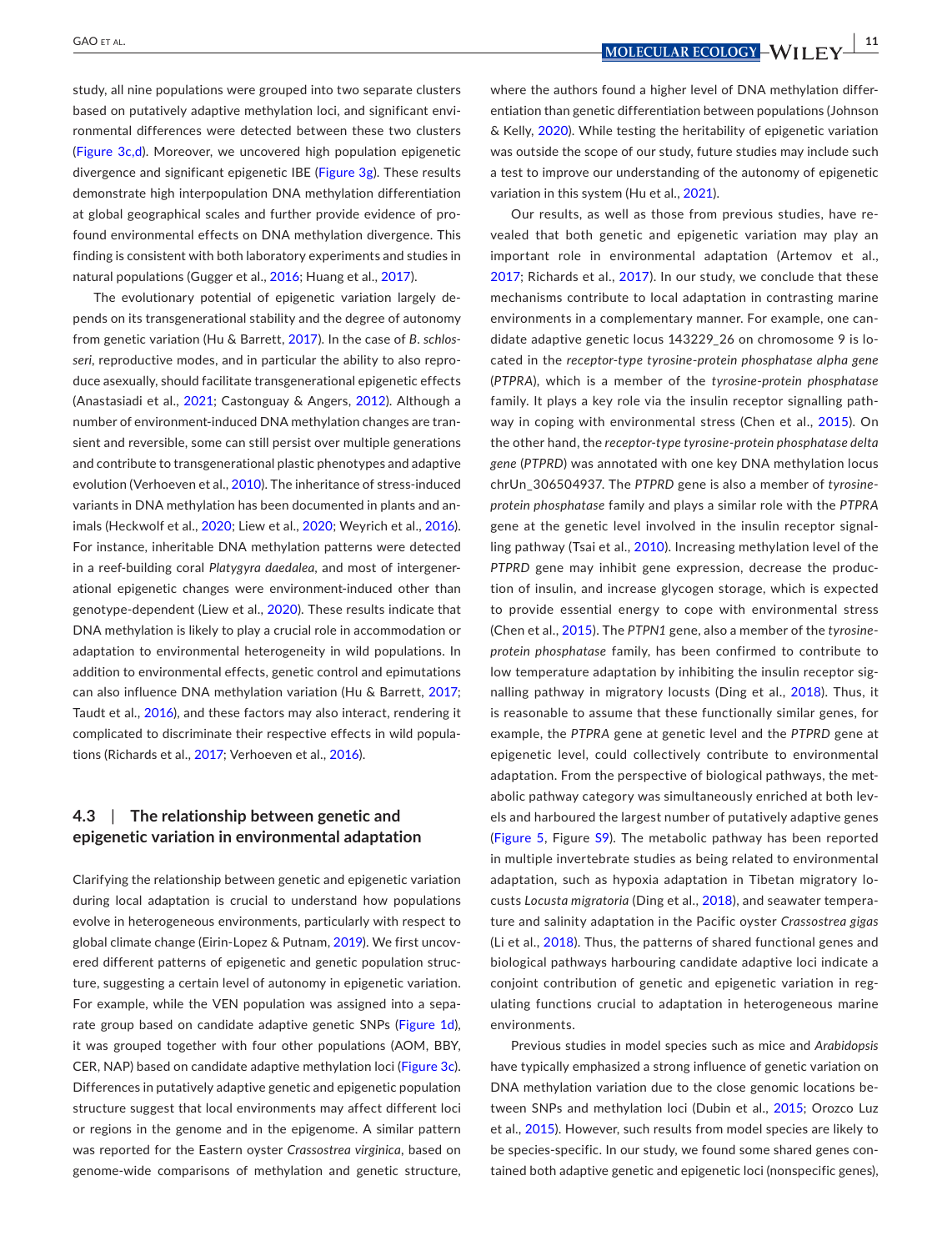**12 WII FY-MOLECULAR ECOLOGY CAO ET AL.** GAO ET AL.

while other shared genes only contained adaptive genetic or epigenetic loci (specific genes), which is consistent with previous studies that also found nonoverlapped genomic locations but complementary functional roles of genetic and epigenetic variation in shaping adaptive landscape (Artemov et al., [2017](#page-12-30)). More importantly, distinct genes or biological pathways between genetic and epigenetic levels indicate the independent role of epigenetic variation from genetic variation. Some studies comparing DNA methylation variation between multiple laboratory inbred lines have shown the independent effect of epigenetic variation on phenotype and fitness. For example, the autonomy of epigenetic variation has been revealed through experimental evolution via manipulation of the genome and epigenome in the unicellular green alga *Chlamydomonas reinhardtii*, which uncovered an independent role of epigenetic variation in contributing to evolutionary adaptation (Kronholm et al., [2017](#page-13-7)). In addition, researchers have uncovered different patterns between DNA methylation sites (largely associated with climate variables) and SNPs (largely associated with spatial variables) in nonmodel species valley oak *Quercus lobata* (Gugger et al., [2016](#page-12-27)). In this case, climateassociated DNA methylation sites were not adjacent to putatively adaptive SNPs, indicating a partly independent effect of epigenetic variants from genetic variation in terms of the 'positional perspective'. An independent role of epigenetic variation from genetic variation has also been found in three-spine stickleback, for which only a moderate proportion (~30%) of epigenetic variation was explained by additive genetic variation (Hu et al., [2021](#page-13-28)). Because epigenetic variation is more sensitive to environmental change than genetic variation, and has a higher mutation rate than genetic variation, the relationship between genetic and epigenetic variation can be complex, and the regulatory role of the two sources of variation cannot be determined without further confirmatory experiments, such as gene editing techniques. Moreover, we acknowledge that distinct genes harbouring genetic and epigenetic variation may be due to limited ability to detect genetic variation underlying epigenetic variation, such as *trans*-acting genetic variants on epigenetic variation (Taudt et al., [2016](#page-13-8)). The reduced-representation genome sequencing methods used in our study, that is, 2b-RAD versus methylRAD, use different enzymes and produce RAD tags with a small number of overlaps, and therefore it is almost impossible for us to analyse the positional relationship between genetic and epigenetic variation. Whole genome-resolution sequencing approaches that simultaneously profile the whole genome and methylome would provide more comprehensive insights into genetic-epigenetic interaction from both perspectives under climate change in marine organisms.

Globally distributed, introduced populations of *B*. *schlosseri* are exposed to highly variable marine environmental conditions, which could impose strong selection pressure, triggering a variety of adaptive responses based on multiple mechanisms. Evolutionary adaptation through genetic mutation probably allows *B*. *schlosseri* populations to cope with persistent environmental stress and become a globally successful invader despite of intensive environmental heterogeneity over the long-term, as is known to occur in a range of other invasive species (Bock et al., [2015](#page-12-2)). In addition, this ascidian

can rapidly adapt to novel or changing environments through microevolution from its ample standing genetic variation and a high mutation rate (Reem et al., [2017](#page-13-13)). On the other hand, introduction to novel environments at the early stage of a biological invasion would clearly benefit from epigenetic modifications that facilitate rapid response through phenotypic plasticity. Many empirical studies have provided evidence of epigenetic mechanisms facilitating rapid and flexible responses to environmental changes or stresses, which in turn contribute to invasion success when the founding populations harbour limited genetic variation (Gutekunst et al., [2018](#page-13-31); Liebl et al., [2013](#page-13-32); Schrey et al., [2012](#page-13-33)). Recent studies have revealed that DNA methylation diversity is greater than genetic diversity in wild populations, supporting the possible role of epigenetic changes in relaxing the negative consequences of genotype-environment mismatches in diverse metazoans, including molluscs, fishes, and cnidarians (Heckwolf et al., [2020](#page-13-4); Hofmann, [2017](#page-13-34); Johnson & Kelly, [2020](#page-13-27)). Collectively, our findings highlight that both distinct and complementary genetic and epigenetic mechanisms are likely to expand the adaptive capacity and invasion potential of *B*. *schlosseri* across distinct marine environments.

#### **AUTHOR CONTRIBUTIONS**

Aibin Zhan conceived the study and designed major scientific objectives. Aibin Zhan, G.D. and Juntao Huprepared ascidian materials for genome and epigenome sequencing. Yangchun Gao and Yiyong Chen conducted DNA extraction, genomic and epigenomic library construction. Shiguo Li, G.D. and Xuena Huang participated initial genome analysis. Yangchun Gao and Yiyong Chen conducted genomic and epigenomic analyses. Juntao Hu and G.D. participated in final data analysis and interpretation. Aibin Zhan, Yangchun Gao, and Yiyong Chen wrote the manuscript with input from all coauthors.

#### **ACKNOWLEDGEMENTS**

This work was supported by the National Natural Science Foundation of China (grant nos. 42106098, 32061143012, 31772449, 32170417), the Youth Innovation Promotion Association of the Chinese Academy of Sciences (grant no. 2018054), the Thousand PhD Program of Guangdong Academy of Sciences (grant no. 2020GDASYL-20200103099), Shanghai Sailing Programme (grant no. 21YF1403200), the Guangdong Basic and Applied Basic Research Foundation (grant no. 2019A1515110455), and NSERC Discovery grant and Canada Research Chair in Aquatic Invasive Species (HJM)..

#### **CONFLICT OF INTEREST**

None declared.

#### **DATA AVAILABILITY STATEMENT**

RAD data and MethylRAD data have been uploaded to NCBI SRA with BioProject number: [PRJNA810516](info:x-wiley/peptideatlas/PRJNA810516). SNPs, methylation loci, environmental variables, codes and Supporting Information tables are available from the Dryad Digital Repository. [https://doi.](https://doi.org/10.5061/dryad.44j0zpcgp) [org/10.5061/dryad.44j0zpcgp](https://doi.org/10.5061/dryad.44j0zpcgp).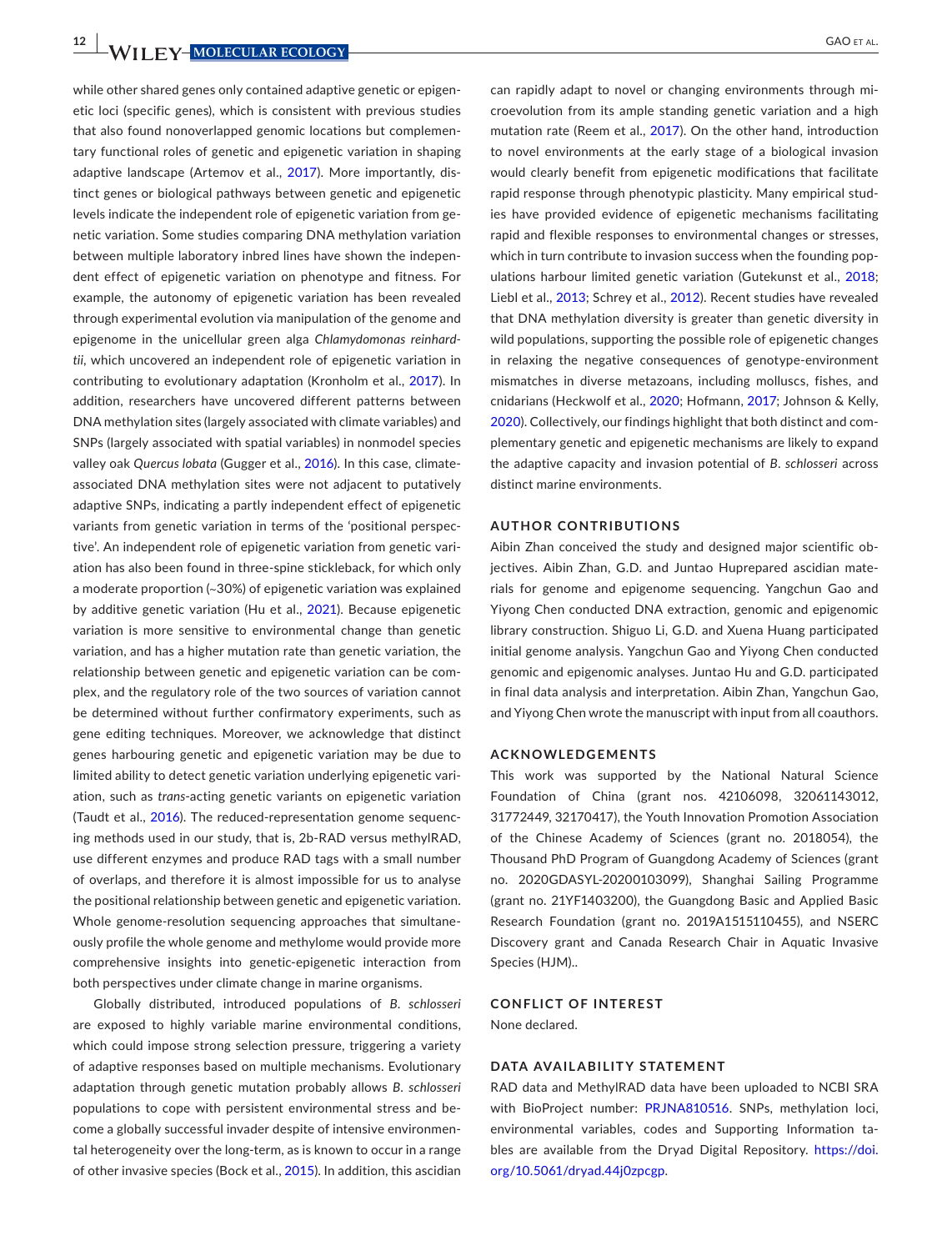#### **ORCID**

*Yangchun Gao* <https://orcid.org/0000-0001-7916-4267> *Yiyong Chen* <https://orcid.org/0000-0002-8285-6472> *Xuena Huang* <https://orcid.org/0000-0002-1517-7496> *Juntao Hu* <https://orcid.org/0000-0003-1857-8700> *Aibin Zhan* <https://orcid.org/0000-0003-1416-1238>

#### **REFERENCES**

- <span id="page-12-3"></span>Adrian-Kalchhauser, I., Sultan, S. E., Shama, L. N. S., Spence-Jones, H., Tiso, S., Valsecchi, C. I. K., & Weissing, F. J. (2020). Understanding 'non-genetic' inheritance: Insights from molecular-evolutionary crosstalk. *Trends in Ecology & Evolution*, *35*, 1078–1089.
- <span id="page-12-28"></span>Anastasiadi, D., Venney, C. J., Bernatchez, L., & Wellenreuther, M. (2021). Epigenetic inheritance and reproductive mode in plants and animals. *Trends in Ecology & Evolution*, *36*(12), 1124–1140.
- <span id="page-12-30"></span>Artemov, A. V., Mugue, N. S., Rastorguev, S. M., Zhenilo, S., Mazur, A. M., Tsygankova, S. V., Boulygina, E. S., Kaplun, D., Nedoluzhko, A. V., Medvedeva, Y. A., & Prokhortchouk, E. B. (2017). Genome-wide DNA methylation profiling reveals epigenetic adaptation of stickleback to marine and freshwater conditions. *Molecular Biology and Evolution*, *34*, 2203–2213.
- <span id="page-12-22"></span>Benestan, L., Quinn, B. K., Maaroufi, H., Laporte, M., Clark, F. K., Greenwood, S. J., Rochette, R., & Bernatchez, L. (2016). Seascape genomics provides evidence for thermal adaptation and currentmediated population structure in American lobster (*Homarus americanus*). *Molecular Ecology*, *25*, 5073–5092.
- <span id="page-12-9"></span>Ben-Shlomo, R., Paz, G., & Rinkevich, B. (2006). Post-glacial period and recent invasions shape the population genetics of botryllid ascidians along European Atlantic coasts. *Ecosystems*, *9*, 1118–1127.
- <span id="page-12-2"></span>Bock, D. G., Caseys, C., Cousens, R. D., Hahn, M. A., Heredia, S. M., Huebner, S., Turner, K. G., Whitney, K. D., & Rieseberg, L. H. (2015). What we still don't know about invasion genetics. *Molecular Ecology*, *24*, 2277–2297.
- <span id="page-12-6"></span>Bock, D. G., MacIsaac, H. J., & Cristescu, M. E. (2012). Multilocus genetic analyses differentiate between widespread and spatially restricted cryptic species in a model ascidian. *Proceedings of the Royal Society B-Biology Science*, *279*, 2377-2385.
- <span id="page-12-7"></span>Brunetti, R., Griggio, F., Mastrototaro, F., Gasparini, F., & Gissi, C. (2020). Toward a resolution of the cosmopolitan *Botryllus schlosseri* species complex (Ascidiacea, Styelidae): mitogenomics and morphology of clade E (*Botryllus gaiae*). *Zoological Journal of Linnean Society*, *190*, 1175–1192.
- <span id="page-12-8"></span>Carlton, J. T. (2005). Setting ascidian invasions on the global stage. Proceedings of the International Invasive Sea Squirt ConferenceApr 21–22, Woods Hole, Massachusetts.
- <span id="page-12-29"></span>Castonguay, E., & Angers, B. (2012). The key role of epigenetics in the persistence of asexual lineages. *Genetic Research International*, *2012*, 534289.
- <span id="page-12-15"></span>Catchen, J., Hohenlohe, P. A., Bassham, S., Amores, A., & Cresko, W. A. (2013). Stacks: An analysis tool set for population genomics. *Molecular Ecology*, *22*, 3124–3140.
- <span id="page-12-23"></span>Chen, Y., Gao, Y., Huang, X., Li, S., & Zhan, A. (2021). Local environmentdriven adaptive evolution in a marine invasive ascidian (*Molgula manhattensis*). *Ecology and Evolution*, *11*(9), 4252–4266.
- <span id="page-12-31"></span>Chen, Y., Lin, W., Liao, W., Lin, Y., Chang, J., & Tsai, F. (2015). PTPRD silencing by DNA hypermethylation decreases insulin receptor signaling and leads to type 2 diabetes. *Oncotarget*, *6*, 12997–13005.
- <span id="page-12-26"></span>Chen, Y., Shenkar, N., Ni, P., Lin, Y., Li, S., & Zhan, A. (2018). Rapid microevolution during recent range expansion to harsh environments. *BMC Evolution and Biology*, *18*, 187.
- <span id="page-12-17"></span>Clarke, K. R., & Gorley, R. N. (2001). *PRIMER v5: User manual/tutorial*. PRIMER-E Ltd.
- <span id="page-12-10"></span>Cohen, A. N., & Carlton, J. T. (1995). *Nonindigenous aquatic species in a United States estuary: A case study of the biological invasions of*

*the San Francisco Bay and delta*. U.S. Fish and Wildlife Service, National Sea Grant College Program, National Technical Information Service.

- <span id="page-12-21"></span>de Villemereuil, P., Frichot, E., Bazin, E., Francois, O., & Gaggiotti, O. E. (2014). Genome scan methods against more complex models: when and how much should we trust them? *Molecular Ecology*, *23*, 2006–2019.
- <span id="page-12-32"></span>Ding, D., Liu, G., Hou, L., Gui, W., Chen, B., & Kang, L. (2018). Genetic variation in PTPN1 contributes to metabolic adaptation to high-altitude hypoxia in Tibetan migratory locusts. *Nature Communication*, *9*, 4991.
- <span id="page-12-25"></span>Dixon, P. (2003). VEGAN, a package of R functions for community ecology. *Journal of Vegetation Science*, *14*, 927–930.
- <span id="page-12-0"></span>Donelson, J. M., Sunday, J. M., Figueira, W. F., Gaitan-Espitia, J. D., Hobday, A. J., Johnson, C. R., Leis, J. M., Ling, S. D., Marshall, D., Pandolfi, J. M., Pecl G. (2019). Understanding interactions between plasticity, adaptation and range shifts in response to marine environmental change. *Proceedings of the Royal Society B-Biology Science*, *374*, 20180186.
- <span id="page-12-24"></span>Dray, S., Legendre, P., & Peres-Neto, P. R. (2006). Spatial modelling: a comprehensive framework for principal coordinate analysis of neighbour matrices (PCNM). *Ecological Modelling*, *196*, 483–493.
- <span id="page-12-5"></span>Dubin, M. J., Zhang, P., Meng, D., Remigereau, M.-S., Osborne, E. J., Casale, F. P., Drewe, P., Kahles, A., Jean, G., Vilhjalmsson, B. et al (2015). DNA methylation in *Arabidopsis* has a genetic basis and shows evidence of local adaptation. *Elife*, *4*, e05255.
- <span id="page-12-1"></span>Eirin-Lopez, J. M., & Putnam, H. M. (2019). Marine environmental epigenetics. *Annual Review of Marine Science*, *11*, 335–368.
- <span id="page-12-11"></span>Epelbaum, A., Herborg, L. M., Therriault, T. W., & Pearce, C. M. (2009). Temperature and salinity effects on growth, survival, reproduction, and potential distribution of two non-indigenous botryllid ascidians in British Columbia. *Jouranl of Experimental Marine Biology and Ecology*, *369*, 43–52.
- <span id="page-12-16"></span>Excoffier, L., & Lischer, H. E. L. (2010). Arlequin suite ver 3.5: a new series of programs to perform population genetics analyses under Linux and Windows. *Molecular Ecology Resource*, *10*, 564–567.
- <span id="page-12-19"></span>Foll, M., & Gaggiotti, O. (2008). A genome-scan method to identify selected loci appropriate for both dominant and codominant markers: A Bayesian perspective. *Genetics*, *180*, 977–993. [https://doi.](https://doi.org/10.1534/genetics.108.092221) [org/10.1534/genetics.108.092221](https://doi.org/10.1534/genetics.108.092221)
- <span id="page-12-13"></span>Folmer, O., Black, M., Hoeh, W., Lutz, R., & Vrijenhoek, R. (1994). DNA primers for amplification of mitochondrial cytochrome c oxidase subunit I from diverse metazoan invertebrates. *Molecular Marine Biology and Biotechnology*, *3*, 294–299.
- <span id="page-12-20"></span>Frichot, E., Schoville, S. D., Bouchard, G., & Francois, O. (2013). Testing for associations between loci and environmental gradients using latent factor mixed models. *Molecular Biology and Evolution*, *30*, 1687–1699.
- <span id="page-12-4"></span>Fu, R., Huang, X., Chen, Y., Chen, Z., & Zhan, A. (2021). Interactive regulations of dynamic methylation and transcriptional responses to recurring environmental stresses during biological invasions. *Frontiers in Marine Science*, *8*, 800745.
- <span id="page-12-12"></span>Gasparini, F., Manni, L., Cima, F., Zaniolo, G., Burighel, P., Caicci, F., Franchi, N., Schiavon, F., Rigon, F., & Ballarin, L. (2015). Sexual and asexual reproduction in the colonial ascidian Botryllus schlosseri. *Genesis*, *53*, 105–120.
- <span id="page-12-14"></span>Gao, Y., Li, S., & Zhan, A. (2018). Genome-wide single nucleotide polymorphisms (SNPs) for a model invasive ascidian *Botryllus schlosseri*. *Genetica*, *146*, 227–234.
- <span id="page-12-18"></span>Garcia-Erill, G., & Albrechtsen, A. (2020). Evaluation of model fit of inferred admixture proportions. *Molecular Ecology Resource*, *20*, 936–949.
- <span id="page-12-27"></span>Gugger, P. F., Fitz-Gibbon, S., PellEgrini, M., & Sork, V. L. (2016). Specieswide patterns of DNA methylation variation in *Quercus lobata* and their association with climate gradients. *Molecular Ecology*, *25*, 1665–1680.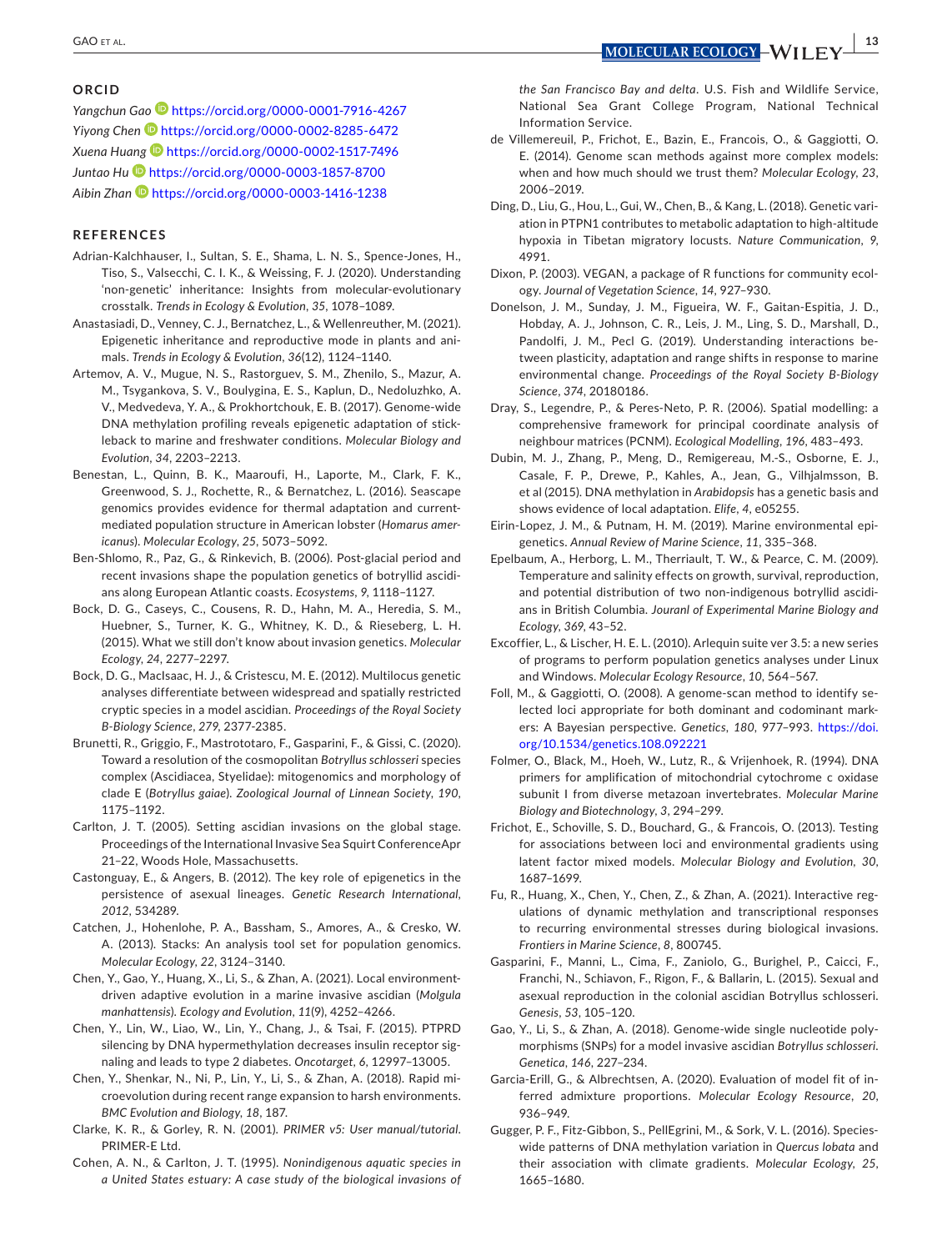**14 <sup>|</sup>**  GAO et al.

- <span id="page-13-31"></span>Gutekunst, J., Andriantsoa, R., Falckenhayn, C., Hanna, K., Stein, W., Rasamy, J., & Lyko, F. (2018). Clonal genome evolution and rapid invasive spread of the marbled crayfish. *Nature Ecology & Evolution*, *2*, 567–573.
- <span id="page-13-4"></span>Heckwolf, M. J., Meyer, B. S., Haesler, R., Hoeppner, M. P., Eizaguirre, C., & Reusch, T. B. H. (2020). Two different epigenetic information channels in wild three-spined sticklebacks are involved in salinity adaptation. *Science Advance*, *6*, eaaz1138.
- <span id="page-13-34"></span>Hofmann, G. E. (2017). Ecological epigenetics in marine metazoans. *Frontiers in Marine Science*, *4*, 4.
- <span id="page-13-2"></span>Hu, J., Askary, A. M., Thurman, T. J., Spiller, D. A., Palmer, T. M., Pringle, R. M., & Barrett, R. D. H. (2019). The epigenetic signature of colonizing new environments in Anolis lizards. *Molecular Biology and Evolution*, *36*, 2165–2170.
- <span id="page-13-3"></span>Hu, J., & Barrett, R. D. H. (2017). Epigenetics in natural animal populations. *Journal of Evolutionary Biology*, *30*, 1612–1632.
- <span id="page-13-28"></span>Hu, J., Wuitchik, S. J. S., Barry, T. N., Jamniczky, H. A., Rogers, S. M., & Barrett, R. D. H. (2021). Heritability of DNA methylation in threespine stickleback (*Gasterosteus aculeatus*). *Genetics*, *217*(1), 1–15.
- <span id="page-13-21"></span>Huang, D. W., Sherman, B. T., & Lempicki, R. A. (2009). Systematic and integrative analysis of large gene lists using DAVID bioinformatics resources. *Nature Protocols*, *4*, 44–57.
- <span id="page-13-26"></span>Huang, X., Li, S., Ni, P., Gao, Y., Jiang, B., Zhou, Z., & Zhan, A. (2017). Rapid response to changing environments during biological invasions: DNA methylation perspectives. *Molecular Ecology*, *26*, 6621–6633.
- <span id="page-13-25"></span>Hufbauer, R. A., Facon, B., Ravigne, V., Turgeon, J., Foucaud, J., Lee, C. E., Rey, O., & Estoup, A. (2012). Anthropogenically induced adaptation to invade (AIAI): Contemporary adaptation to human-altered habitats within the native range can promote invasions. *Evolutionary Applcations*, *5*, 89–101.
- <span id="page-13-27"></span>Johnson, K. M., & Kelly, M. W. (2020). Population epigenetic divergence exceeds genetic divergence in the Eastern oyster *Crassostrea virginica* in the Northern Gulf of Mexico. *Evolutionary Applcations*, *13*, 945–959.
- <span id="page-13-14"></span>Jombart, T., Devillard, S., & Balloux, F. (2010). Discriminant analysis of principal components: A new method for the analysis of genetically structured populations. *BMC Genetics*, *11*, 94. [https://doi.](https://doi.org/10.1186/1471-2156-11-94) [org/10.1186/1471-2156-11-94](https://doi.org/10.1186/1471-2156-11-94)
- <span id="page-13-7"></span>Kronholm, I., Bassett, A., Baulcombe, D., & Collins, S. (2017). Epigenetic and genetic contributions to adaptation in *Chlamydomonas*. *Molecular Biology and Evolution*, *34*, 2285–2306.
- <span id="page-13-22"></span>Layton, K. K. S., Snelgrove, P. V. R., Dempson, J. B., Kess, T., Lehnert, S. J., Bentzen, P., Duffy, S. J., Messmer, A. M., Stanley, R. R., DiBacco, C., & Salisbury, S. J. (2021). Genomic evidence of past and future climate-linked loss in a migratory Arctic fish. *Nature Climate Change*, *11*, 158–165.
- <span id="page-13-12"></span>Lejeusne, C., Bock, D. G., Therriault, T. W., MacIsaac, H. J., & Cristescu, M. E. (2011). Comparative phylogeography of two colonial ascidians reveals contrasting invasion histories in North America. *Biological Invasions*, *13*, 635–650.
- <span id="page-13-29"></span>Li, L., Li, A., Song, K., Meng, J., Guo, X., Li, S., Li, C., De Wit, P., Que, H., Wu, F., & Wang, W. (2018). Divergence and plasticity shape adaptive potential of the Pacific oyster. *Nature Ecology & Evolution*, *2*, 1751–1760.
- <span id="page-13-19"></span>Li, R., Yu, C., Li, Y., Lam, T. W., Yiu, S. M., Kristiansen, K., & Wang, J. (2009). SOAP2: An improved ultrafast tool for short read alignment. *Bioinformatics*, *25*, 1966–1967.
- <span id="page-13-32"></span>Liebl, A. L., Schrey, A. W., Richards, C. L., & Martin, L. B. (2013). Patterns of DNA methylation throughout a range expansion of an introduced songbird. *Integrative and Comparative Biology*, *53*(2), 351– 358. <https://doi.org/10.1093/icb/ict007>
- <span id="page-13-9"></span>Liew, Y. J., Howells, E. J., Wang, X., Michell, C. T., Burt, J. A., Idaghdour, Y., & Aranda, M. (2020). Intergenerational epigenetic inheritance in reef-building corals. *Nature Climate Changes*, *10*, 254–259.
- <span id="page-13-16"></span>Lischer, H. E. L., & Excoffier, L. (2012). PGDSpider: An automated data conversion tool for connecting population genetics and genomics programs. *Bioinformatics*, *28*, 298–299.
- <span id="page-13-17"></span>Luu, K., Bazin, E., & Blum, M. G. B. (2017). pcadapt: An R package to perform genome scans for selection based on principal component analysis. *Molecular Ecology Resource*, *17*, 67–77.
- <span id="page-13-1"></span>Ni, P., Murphy, K. J., Wyeth, R. C., Bishop, C. D., Li, S., & Zhan, A. (2019). Significant population methylation divergence and local environmental influence in an invasive ascidian *Ciona intestinalis* at fine geographical scales. *Marine Biology*, *166*, 143.
- <span id="page-13-11"></span>Nydam, M. L., Giesbrecht, K. B., & Stephenson, E. E. (2017). Origin and dispersal history of two colonial ascidian clades in the *Botryllus schlosseri* Species complex. *PLoS One*, *12*, e0169944.
- <span id="page-13-30"></span>Orozco Luz, D., Morselli, M., Rubbi, L., Guo, W., Go, J., Shi, H., Lopez, D., Furlotte Nicholas, A., Bennett Brian, J., Farber Charles, R. et al (2015). Epigenome-wide association of liver methylation patterns and complex metabolic traits in mice. *Cell Metabolism*, *21*, 905–917.
- <span id="page-13-18"></span>Pečnerová, P., Garcia-Erill, G., Liu, X., Nursyifa, C., Waples, R. K., Santander, C. G., Quinn, L., Frandsen, P., Meisner, J., Stæger, F. F., & Rasmussen, M. S. (2021). High genetic diversity and low differentiation reflect the ecological versatility of the African leopard. *Current Biology*, *31*, 1862–1871.
- <span id="page-13-0"></span>Pina-Martins, F., Baptista, J., Pappas, G. J., & Paulo, O. S. (2019). New insights into adaptation and population structure of cork oak using genotyping by sequencing. *Global Change Biology*, *25*, 337–350.
- <span id="page-13-15"></span>Pritchard, J. K., Stephens, M., & Donnelly, P. (2000). Inference of population structure using multilocus genotype data. *Genetics*, *155*, 945–959.
- <span id="page-13-13"></span>Reem, E., Douek, J., Paz, G., Katzir, G., & Rinkevich, B. (2017). Phylogenetics, biogeography and population genetics of the ascidian *Botryllus schlosseri* in the Mediterranean Sea and beyond. *Molecular Phylogenetics and Evolution*, *107*, 221–231.
- <span id="page-13-24"></span>Rellstab, C., Gugerli, F., Eckert, A. J., Hancock, A. M., & Holderegger, R. (2015). A practical guide to environmental association analysis in landscape genomics. *Molecular Ecology*, *24*, 4348–4370.
- <span id="page-13-5"></span>Richards, C. L., Alonso, C., Becker, C., Bossdorf, O., Bucher, E., Colome-Tatche, M., Durka, W. et al (2017). Ecological plant epigenetics: Evidence from model and non-model species, and the way forward. *Ecology Letters*, *20*, 1576–1590.
- <span id="page-13-20"></span>Robinson, M. D., McCarthy, D. J., & Smyth, G. K. (2010). edgeR: A Bioconductor package for differential expression analysis of digital gene expression data. *Bioinformatics*, *26*, 139–140. [https://doi.](https://doi.org/10.1093/bioinformatics/btp616) [org/10.1093/bioinformatics/btp616](https://doi.org/10.1093/bioinformatics/btp616)
- <span id="page-13-23"></span>Sandoval-Castillo, J., Robinson, N. A., Hart, A. M., Strain, L. W. S., & Beheregaray, L. B. (2018). Seascape genomics reveals adaptive divergence in a connected and commercially important mollusc, the greenlip abalone (*Haliotis laevigata*), along a longitudinal environmental gradient. *Molecular Ecology*, *27*, 1603–1620.
- <span id="page-13-6"></span>Schmid, M. W., Heichinger, C., Coman, S. D., Guthörl, D., Gagliardini, V., Bruggmann, R., Aluri, S., Aquino, C., Schmid, B., Turnbull, L. A., & Grossniklaus, U. (2018). Contribution of epigenetic variation to adaptation in Arabidopsis. *Nature Communications*, *9*, 4446.
- <span id="page-13-33"></span>Schrey, A. W., Coon, C. A., Grispo, M. T., Awad, M., Imboma, T., McCoy, E. D., Mushinsky, H. R., Richards, C. L., & Martin, L. B. (2012). Epigenetic variation may compensate for decreased genetic variation with introductions: A case study using house sparrows (*Passer domesticus*) on two continents. *Genetics Research International*, *2012*, 979751.
- <span id="page-13-8"></span>Taudt, A., Colome-Tatche, M., & Johannes, F. (2016). Genetic sources of population epigenomic variation. *Nature Reviews Genetics*, *17*, 319–332.
- <span id="page-13-10"></span>Teske, P. R., Sandoval-Castillo, J., Waters, J. M., & Beheregaray, L. B. (2014). Can novel genetic analyses help to identify low-dispersal marine invasive species? *Ecology and Evolution*, *4*, 2848–2866.